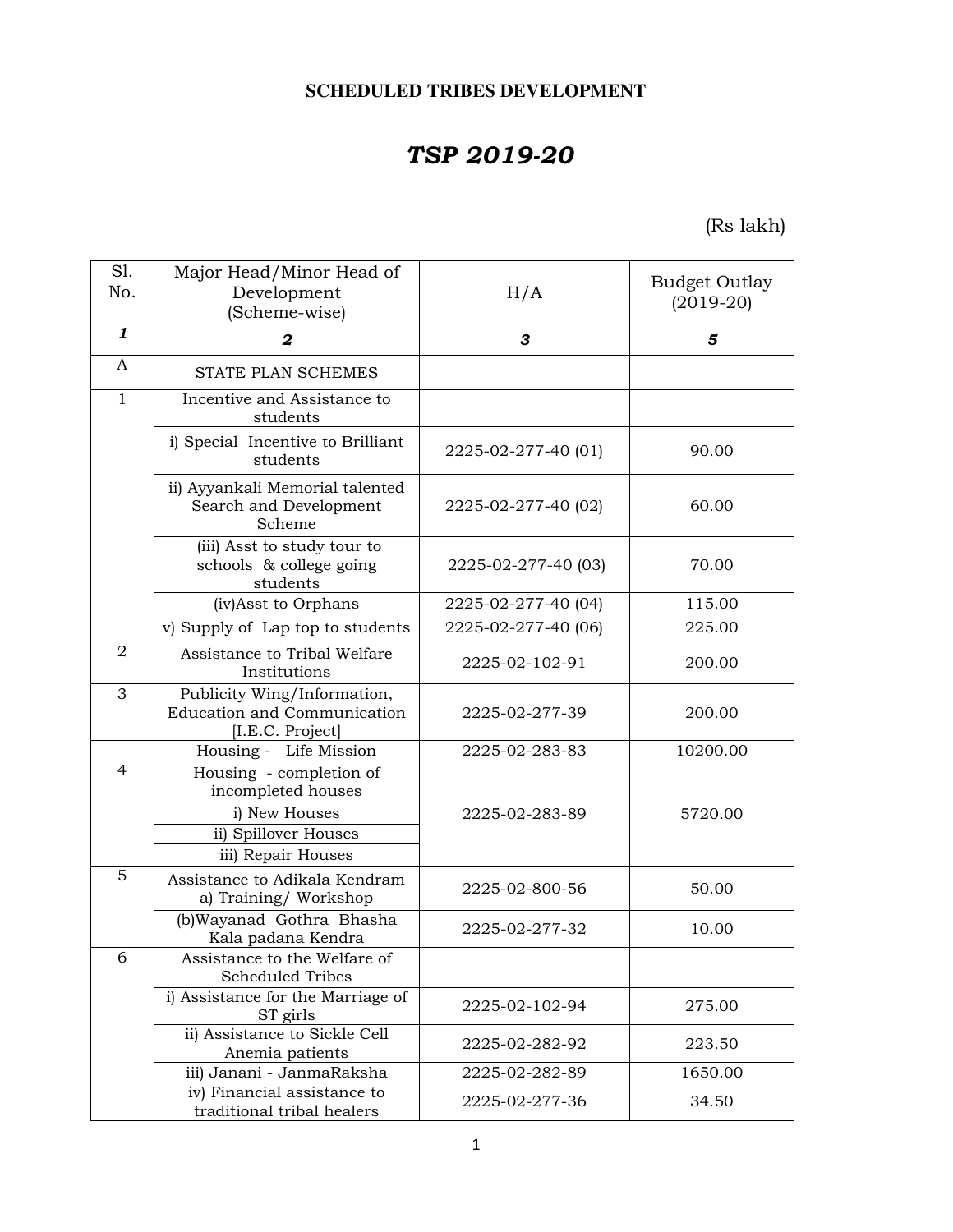|                | (v) Tribal Girl Child Endowment<br>scheme (GothraValalyanidhi)                                                          | 2225-02-102-76     | 195.00  |
|----------------|-------------------------------------------------------------------------------------------------------------------------|--------------------|---------|
| $\overline{7}$ | Food Support Programme                                                                                                  | 2225-02-102-92     | 2500.00 |
| 8              | Comprehensive Health Care<br>Package<br>(i) Running of Health Care<br>Institutions                                      |                    |         |
|                | (ii) Medical Assistance through<br>Hospitals                                                                            |                    |         |
|                | (iii) Tribal Relief Fund                                                                                                |                    |         |
|                | (iv)Health Education<br>programmes for different tribal<br>groups and de-addicition camps<br>in selected tribal hamlets | 2225-02-282-91     | 2500.00 |
|                | (v)Nutrition Rehabilitation<br>Campaign for Addressing<br>Malnutrition, Infant Mortality<br>and Maternal Mortality      |                    |         |
|                | vi) Tribal paramedics in colonies                                                                                       |                    |         |
| 9              | Honorarium to Tribal Promoters                                                                                          | 2225-02-102-89     |         |
|                | i) Tribal Promoters                                                                                                     | 2225-02-102-89(01) | 1494.00 |
|                | ii) Organisation of<br>Oorukoottams                                                                                     | 2225-02-102-89(02) | 70.00   |
|                | iii) Honorarium to Management<br>Trainees and Health<br>management Trainees                                             | 2225-02-102-89(03) | 167.00  |
|                | iv) Honorarium to Counsellers<br>engaged in the Hostels and<br><b>MRS</b>                                               | 2225-02-102-89(04) | 100.00  |
|                | v) Engaging social workers in<br>Tribal Welfare                                                                         | 2225-02-102-89(05) | 130.00  |
|                | vi) Gothrabandhu Tribal<br>Teachers in primary schools                                                                  | 2225-02-102-89(06) | 439.00  |
| 10             | Special Programme for Adiya,<br>Paniyas Primitive Tribal Groups<br>and Tribes living in Forest                          |                    |         |
|                | i) Adiyas, Paniyas and the<br>primitive Tribal Groups                                                                   | 2225-02-102-86     | 500.00  |
|                | ii)Tribes Living in Forest                                                                                              |                    |         |
|                | iii) Destitute Homes                                                                                                    |                    |         |
|                | UMBRELLA SCHEME FOR<br><b>EDUCATION</b>                                                                                 |                    |         |
| 11             | Management cost for the<br>Running of Model Residential<br>Schools/Ashram Schools                                       | 2225-02-277-49     | 6000.00 |
| 12             | Promotion of Education among<br><b>Scheduled Tribes</b>                                                                 | 2225-02-277-35     | 2600.00 |
|                | (i) Peripatatic Education to<br><b>PVTGs</b>                                                                            |                    |         |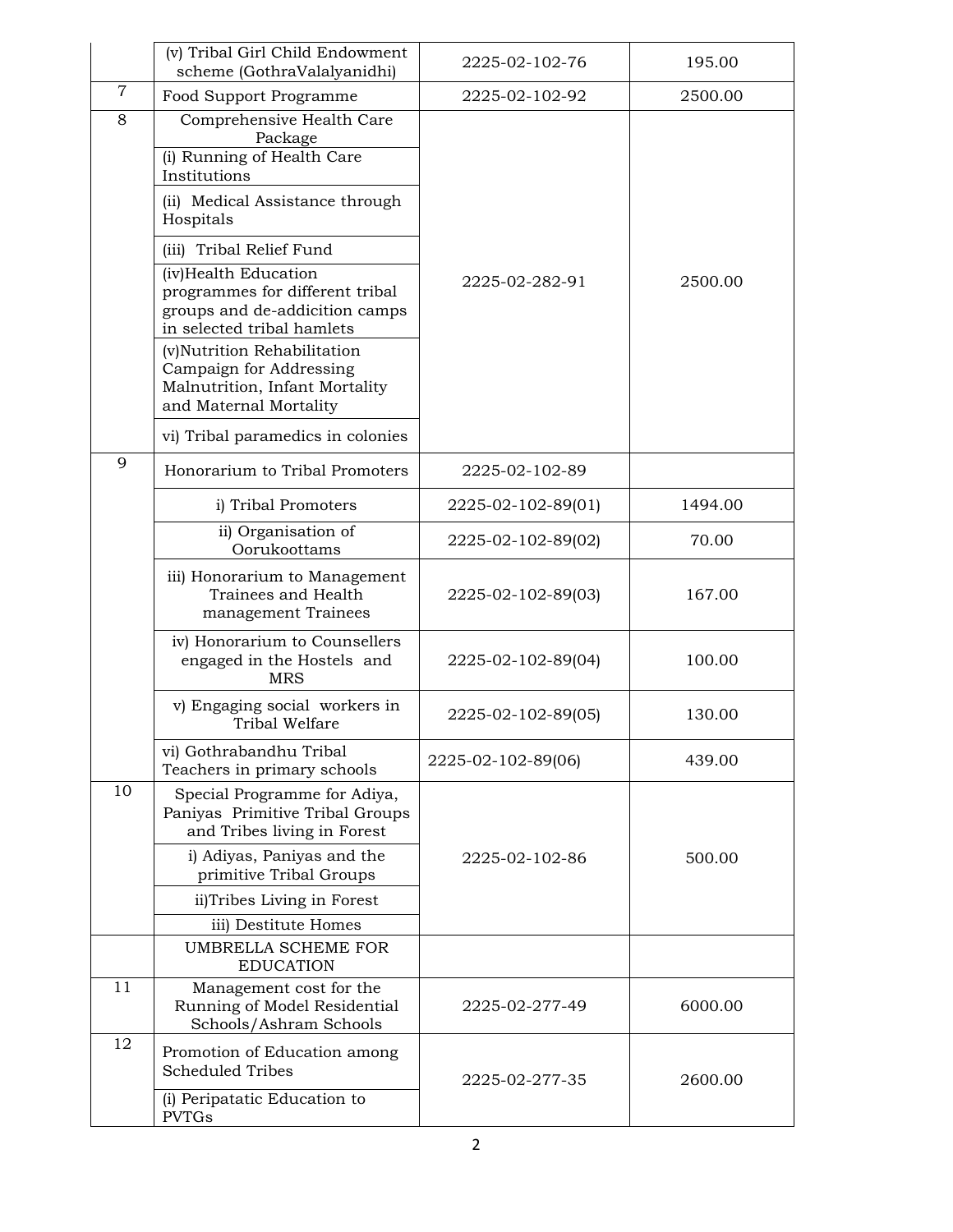|        | (ii)Tuitorial Scheme                                                                                                                                                           |                |          |
|--------|--------------------------------------------------------------------------------------------------------------------------------------------------------------------------------|----------------|----------|
|        | (iii) Gothrasarathy                                                                                                                                                            |                |          |
|        | (iv) Community study centre in<br>tribal hamlets                                                                                                                               |                |          |
| 13     | Post-matric Hostels for tribals                                                                                                                                                | 2225-02-277-73 | 350.00   |
| 14     | Improving facilities and<br>renovation of Prematric & Post                                                                                                                     | 2225-02-277-52 | 400.00   |
|        | matric Hostels                                                                                                                                                                 | 4225-02-273-43 | 200.00   |
| 15     | Critical Gap filling Schemes<br>[Corpus Fund] under TSP                                                                                                                        | 2225-02-102-93 | 5800.00  |
| 16     | Ambedkar Settlement<br>Development Scheme<br>(i)Infrastrcture facilities<br>(ii) Wage Employment under                                                                         |                |          |
|        | (iii) Health<br>(iv) Expense for the spillover<br>works of Hamlet Development<br>Scheme implemented by the<br>Department since 2013-14<br>shall also be met from the<br>scheme | 2225-02-102-85 | 10000.00 |
|        | P.K.Kalan - Family Benefit<br>Scheme(Budget Speech 2016-<br>17) New Scheme                                                                                                     |                |          |
| 17     | Resettlement of Landless tribals<br>(TRDM)                                                                                                                                     | 2225-02-283-90 | 5500.00  |
| 18     | Pooled funds for special projects<br>proposed by other Depts under<br><b>TSP</b>                                                                                               | 2225-02-102-90 | 500.00   |
| 19     | Modernisation of Tribal<br>Development Department                                                                                                                              | 2225-02-001-97 | 200.00   |
| $20\,$ | Assistance for Self Employment<br>and skill Development training<br>to ST youths                                                                                               | 2225-02-277-42 | 1000.00  |
| 21     | Implementation of Kerala State<br>Restriction of Transfer of<br>Lands and Restoration of<br>Alienated Land Act 1999                                                            | 2225-02-800-66 | 10.00    |
| 22     | Postmatric scholarship (25%<br>SS) as per GOI norms                                                                                                                            | 2225-02-277-32 | 1125.00  |
| 23     | Construction of buildings for<br>MRS/Ashram Schools /pre-<br>matric & post matric hostels                                                                                      | 4225-02-277-51 | 1200.00  |
| 24     | Vocational Training Institute for<br><b>Scheduled Tribes</b>                                                                                                                   | 2225-02-277-28 | 60.00    |
| 25     | Proposal for setting up of<br>Museum complex/Memorial for<br>freedom Fighters at<br>Kozhikode(10% CSS)                                                                         | 2225-02-800-11 | 83.33    |
| 26     | Agriculture Development (New<br>scheme)                                                                                                                                        | 2225-02-102-74 | 1500.00  |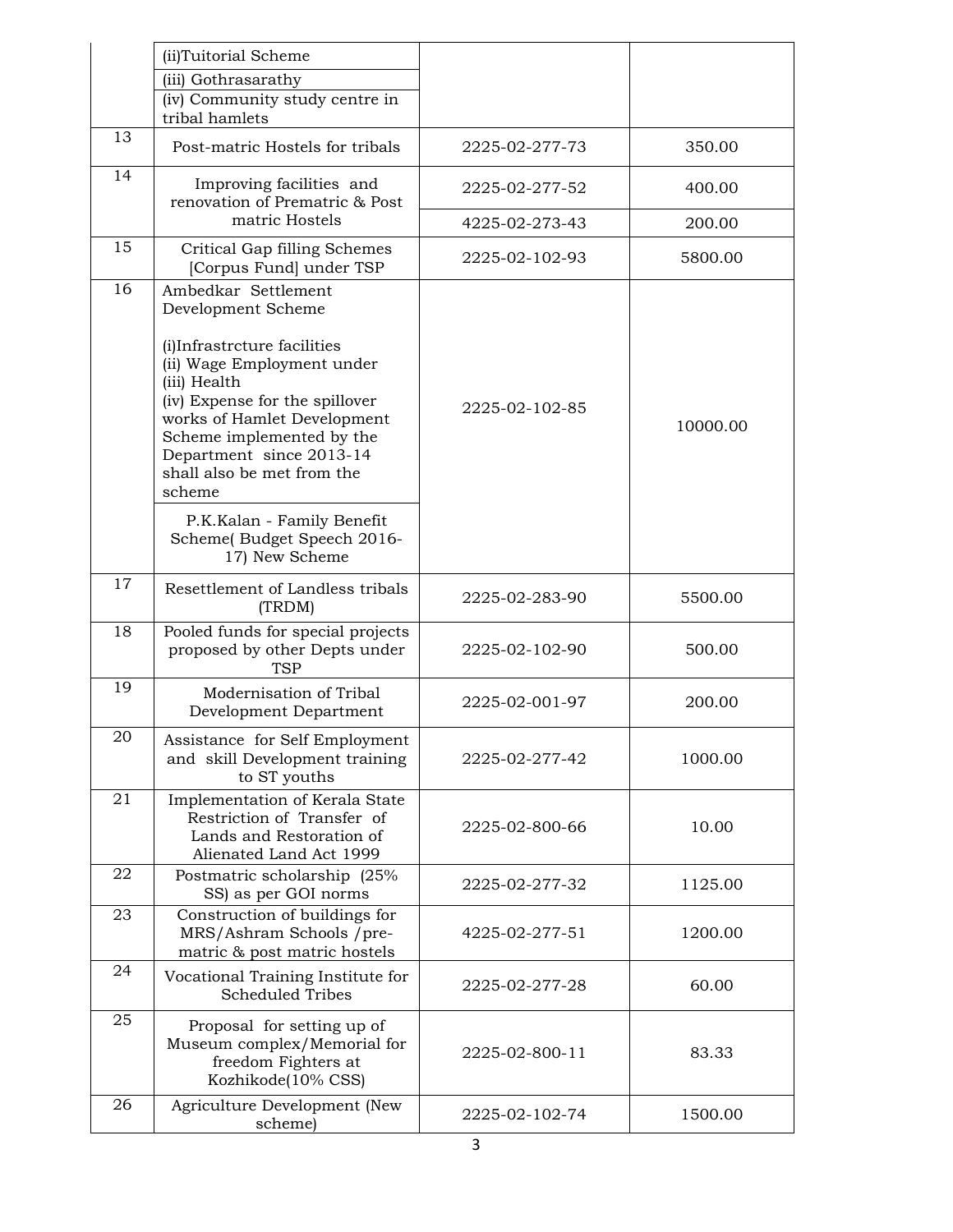|                | 50% State share of CSS                                                      |                |          |
|----------------|-----------------------------------------------------------------------------|----------------|----------|
| 27             | Enforcement of Prevention of                                                | 2225-02-800-68 | 75.00    |
|                | Atrocities Act [State Share 50%]                                            | 2014-00-103-98 | 15.00    |
| 28             | Share Capital contribution to<br>KSDC for SC/ST [State Share<br>51%         | 4225-02-190-99 | 26.67    |
| 29             | <b>Rural Development Schemes</b>                                            |                |          |
|                | PMAY [Block Panchayat]<br>$(40\%SS)$                                        | 2225-02-197-48 | 1214.00  |
|                | DAY/ NRLM [Block Panchayat]<br>$(40\%$ SS)                                  |                | 1250.00  |
|                | Total State Plan                                                            |                | 66327.00 |
|                | Rural Development Scheme<br>$(60\%$ CSS)                                    |                |          |
|                | PMAY [Block Panchayat]                                                      | 2225-02-197-48 | 1822.00  |
|                | Dheen Dayal Andhiyodaya<br>Yojana / NRLM [Block<br>Panchayat]               |                | 1875.00  |
|                | <b>Total</b>                                                                |                | 3697.00  |
|                | 50% CENTRAL SHARE OF CENTRALLY SPONSORED<br><b>SCHEMES</b>                  |                |          |
|                | Grant-in-aid to Kerala Institute<br>for Research, Training and              | 2225-80-001-98 |          |
|                | Development studies for SC/ST<br>(KIRTADS) [50%CSS]                         |                |          |
| 30             | Enforcement of Prevention of                                                | 2225-02-800-68 | 75.00    |
|                | Atrocities Act [State Share 50%]                                            | 2014-00-102-98 | 15.00    |
| 31             | Share Capital contribution to<br>KSDC for SC/ST [State Share<br>51%         | 4225-02-190-99 | 25.48    |
|                | <b>Total II</b>                                                             |                | 115.48   |
| В.             | 75%, 100% Centrally Sponsored Schemes and SCA to TSP                        |                |          |
| $\mathbf{1}$   | Post matric scholarship(75%)                                                | 2225-02-277-29 | 3375.00  |
| $\overline{2}$ | Special Central Assistance to<br>Tribal Sub Plan<br>[SCA to TSS]            | 2225-02-794-98 | 1000.00  |
| 3<br>5         | Pre-matric Scholarship for<br>Tribal Students studying in IX<br>& X classes | 2225-02-277-37 | 375.00   |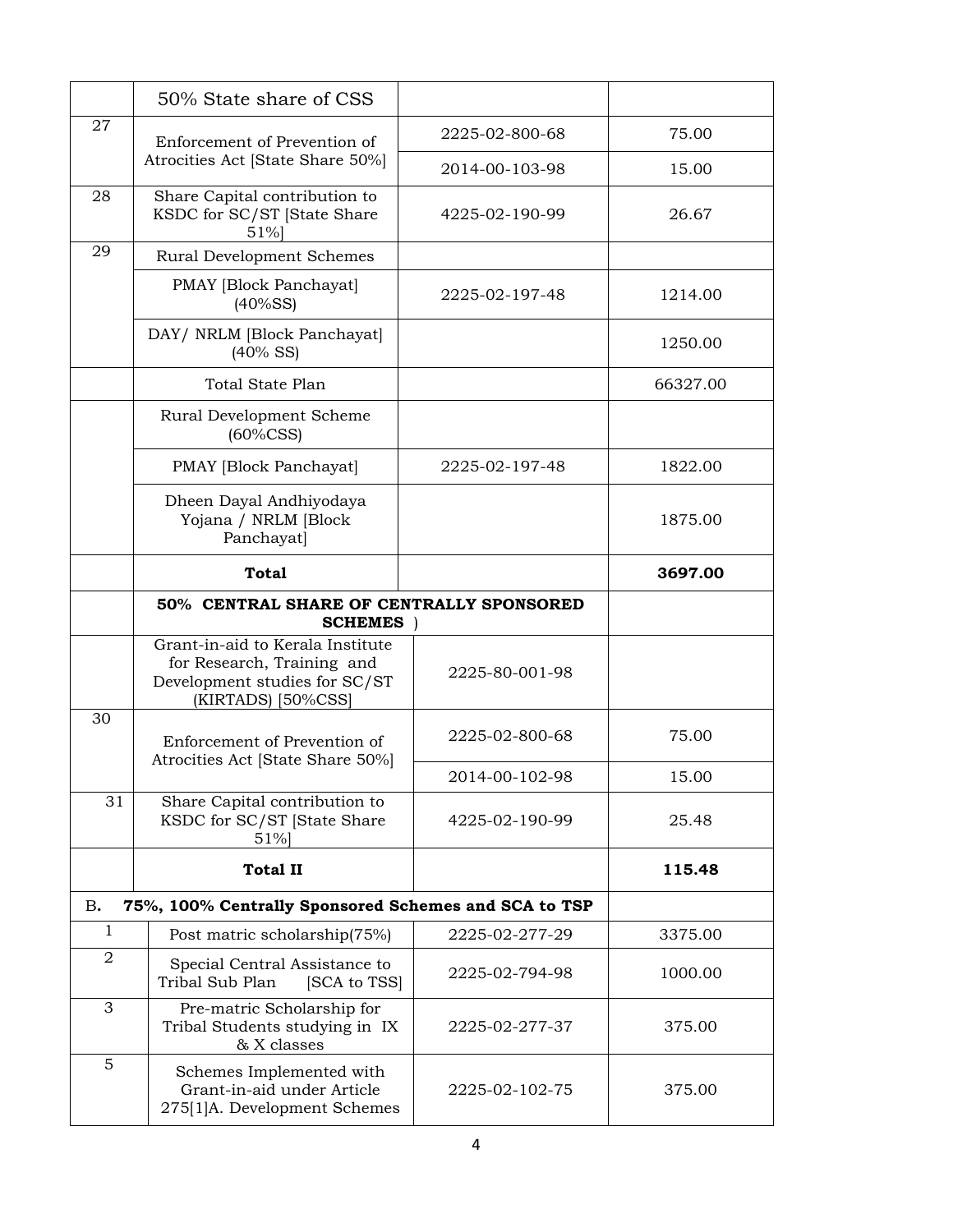|                | B. Construction of Ekalavya<br>Model Residential Schools &<br>Hostels under Art.275(1)                         | 4225-02-277-45 | 450.00   |
|----------------|----------------------------------------------------------------------------------------------------------------|----------------|----------|
|                | C. Implementation of STs and<br>other traditional forest Dwellers<br>[Recognition of forest Right Act,<br>2006 | 2225-02-283-86 | 0.01     |
| 6              | Multi purpose hostel for<br><b>Scheduled Tribes</b>                                                            | 4225-02-800-92 | 600.00   |
| $\overline{7}$ | Conservation cum Development<br>of Primitive Tribal Group [CCD]                                                | 2225-02-794-92 | 0.01     |
| 8              | Infrastructure facilities to<br><b>KIRTADS</b>                                                                 | 2225-02-800-27 | 200.00   |
| 9              | Grant-in-aid to Kerala Institute<br>for Research, Training and<br>Development studies for SC/ST<br>(KIRTADS)   | 2225-02-001-96 | 249.35   |
| 10             | Proposal for setting up of<br>Museum complex/Memorial for<br>freedom Fighters at<br>Kozhikode(90% CSS)         | 2225-02-800-11 | 750.00   |
| 11             | Grant in aid to the Kerala State<br>Federation of SCs & STs<br>Development co-operative Ltd.                   | 2225-80-195-99 | 0.01     |
|                | TOTAL (B)                                                                                                      |                | 7374.38  |
|                | <b>GRAND TOTAL</b>                                                                                             |                | 77513.86 |

 **(Rs lakh)**

| <b>Abstract 2019-20</b>                      |          |  |
|----------------------------------------------|----------|--|
| Total State Plan (including 40% PMAY & NRLM) | 66327.00 |  |
| 50% CSS                                      | 115.48   |  |
| 100%, 75% CSS(including SCA to TSP)          | 7374.38  |  |
| CRD & Kudumbasree (PMAY & NRLM (60%CSS)      | 3697.00  |  |
| <b>Total CSS</b>                             | 11186.86 |  |
| <b>Grand Total</b>                           | 77513.86 |  |
| TSP share to LSGD                            | 20299.00 |  |
| <b>TOTAL PLAN SIZE</b>                       | 97812.86 |  |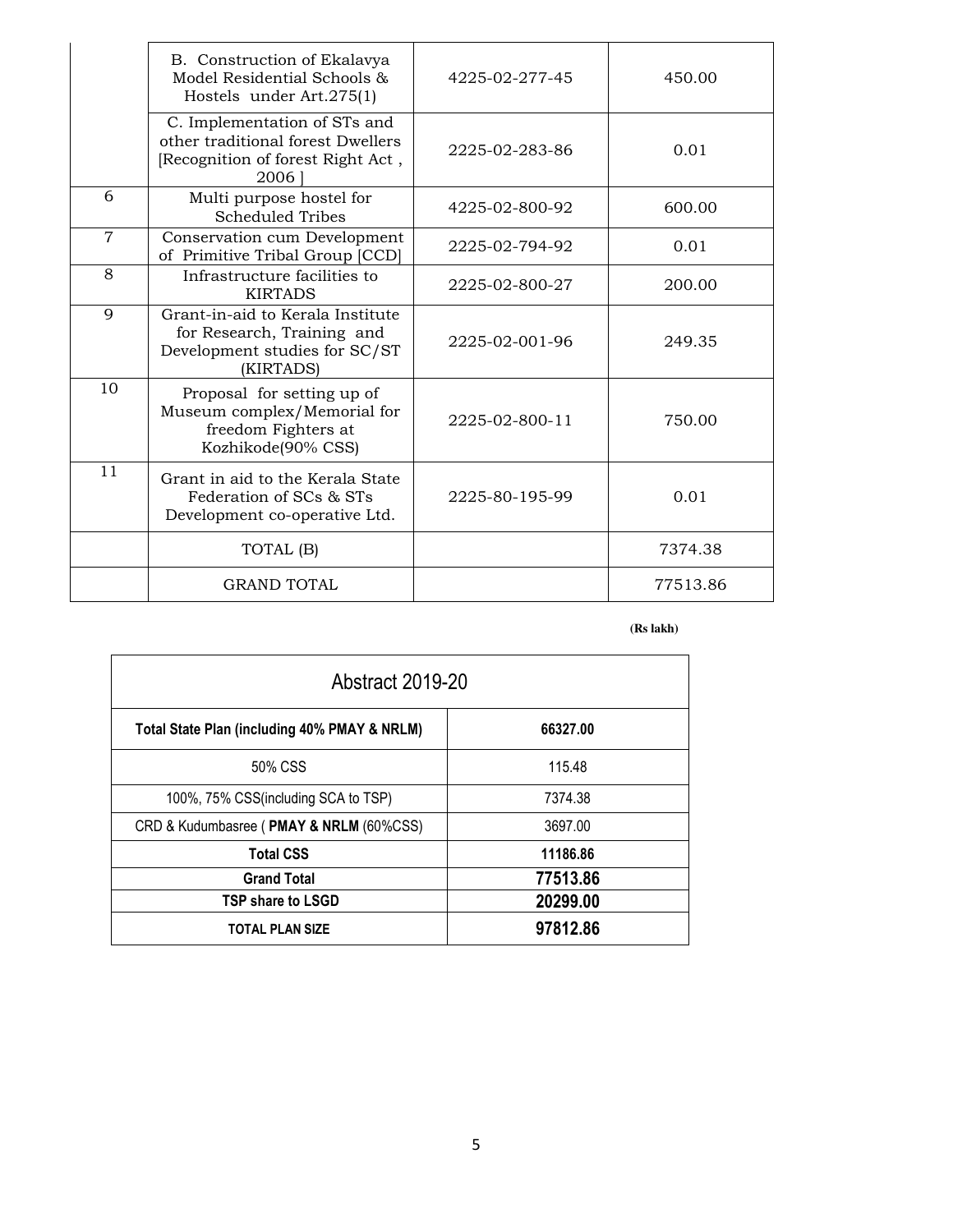# *Green Book Details*

(Rs lakh)

| Sl. No.        | Major Head/Minor Head of<br>Development<br>(Scheme-wise)                                       | H/A                    | Budget Outlay (2019-<br>20) |  |
|----------------|------------------------------------------------------------------------------------------------|------------------------|-----------------------------|--|
| 1              |                                                                                                | 3                      | $\overline{4}$              |  |
| $\overline{1}$ | Publicity Wing/Information,<br><b>Education and Communication</b><br>[I.E.C. Project]          | 2225-02-277-39         | 200.00                      |  |
| $\overline{2}$ | Special Programme for Adiya,<br>Paniyas Primitive Tribal Groups<br>and Tribes living in Forest |                        |                             |  |
|                | i) Adiyas, Paniyas and the<br>primitive Tribal Groups                                          | 2225-02-102-86         |                             |  |
|                | ii)Tribes Living in Forest                                                                     |                        |                             |  |
|                | iii) Destitute Homes                                                                           |                        |                             |  |
| 3              | Assistance to the Welfare of<br><b>Scheduled Tribes</b>                                        |                        |                             |  |
|                | i) Assistance for the Marriage of<br>ST girls                                                  | 2225-02-102-94         | 275.00                      |  |
|                | ii) Assistance to Sickle Cell<br>Anemia patients                                               | 2225-02-282-92         | 223.50                      |  |
|                | iii) Janani - JanmaRaksha                                                                      | 2225-02-282-89         | 1650.00                     |  |
|                | iv) Financial assistance to<br>traditional tribal healers                                      | 2225-02-277-36         | 34.50                       |  |
|                | (v) Tribal Girl Child Endowment<br>scheme (GothraValalyanidhi)                                 | 2225-02-102-76         | 195.00                      |  |
| 4              | H R Support for<br><b>Implementation of Schemes in</b><br>the Tribal Areas                     | 2225-02-102-89         |                             |  |
|                | i) Tribal Promoters                                                                            | 2225-02-102-<br>89(01) | 1494.00                     |  |
|                | ii) Organisation of Oorukoottams                                                               | 2225-02-102-<br>89(02) | 70.00                       |  |
|                | iii) Honorarium to Management<br>Trainees and Health management<br>Trainees                    | 2225-02-102-<br>89(03) | 167.00                      |  |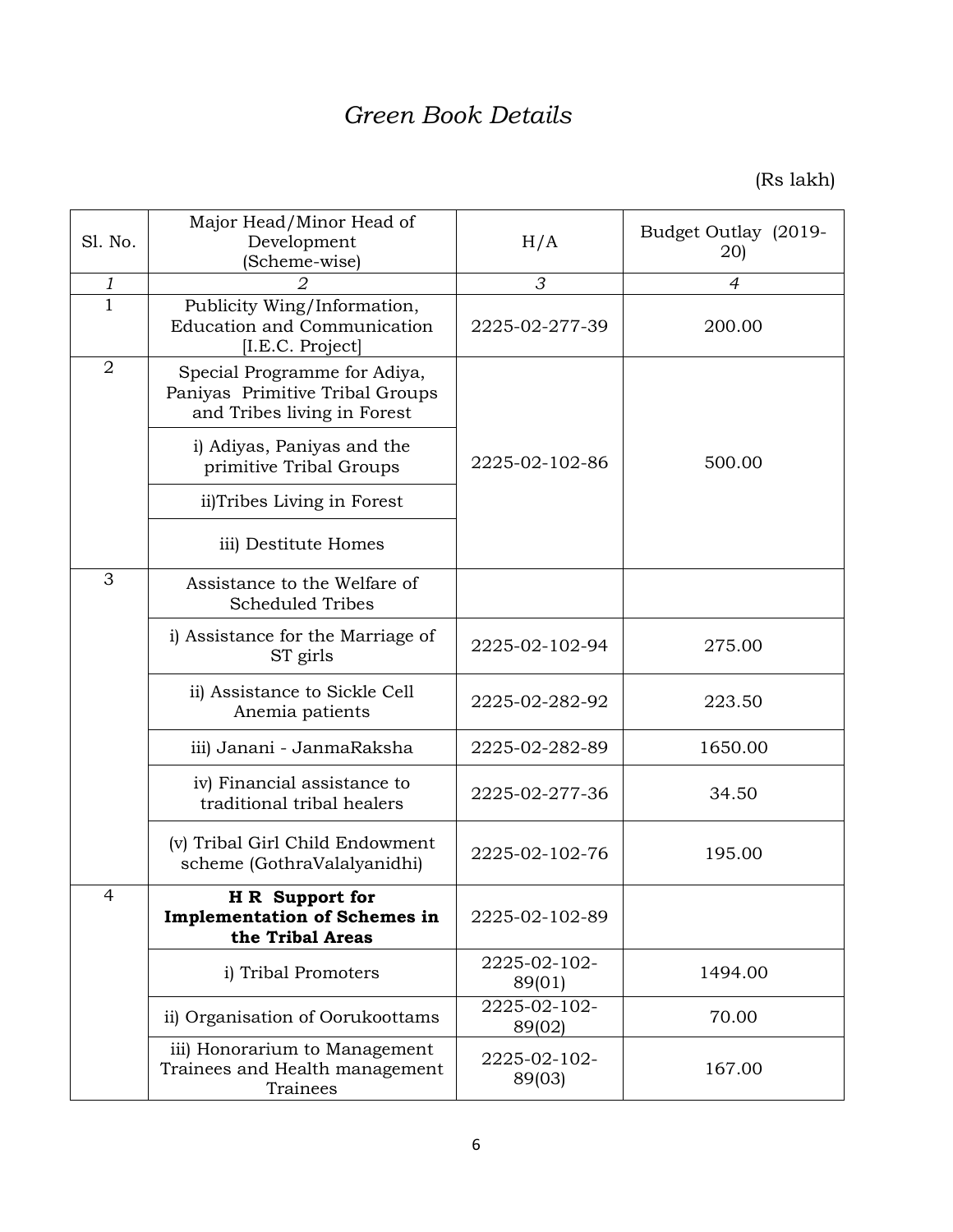|                | iv) Honorarium to Counsellers<br>engaged in the Hostels and MRS                                                           | 2225-02-102-<br>89(04) | 100.00   |
|----------------|---------------------------------------------------------------------------------------------------------------------------|------------------------|----------|
|                | v) Engaging social workers in<br>Tribal Welfare                                                                           | 2225-02-102-<br>89(05) | 130.00   |
|                | vi) Gothrabandhu Tribal Teachers<br>in primary schools                                                                    | 2225-02-102-<br>89(06) | 439.00   |
| 5              | <b>Food Support Programme</b>                                                                                             | 2225-02-102-92         | 2500.00  |
| 6              | Comprehensive Health Care<br>Package                                                                                      |                        |          |
|                | (i) Running of Health Care<br>Institutions                                                                                |                        |          |
|                | (ii) Medical Assistance through<br>Hospitals                                                                              |                        |          |
|                | (iii) Tribal Relief Fund                                                                                                  |                        |          |
|                | (iv)Health Education programmes<br>for different tribal groups and de-<br>addicition camps in selected tribal<br>hamlets  | 2225-02-282-91         | 2500.00  |
|                | (v)Nutrition Rehabilitation<br>Campaign for Addressing<br>Malnutrition, Infant Mortality and<br><b>Maternal Mortality</b> |                        |          |
|                | vi) Tribal paramedics in colonies                                                                                         |                        |          |
| $\overline{7}$ | <b>UMBRELLA SCHEME FOR</b><br><b>EDUCATION</b>                                                                            |                        |          |
|                | A) Management cost for the<br>Running of Model Residential<br>Schools/Ashram Schools                                      | 2225-02-277-49         | 6000.00  |
|                | B) Promotion of Education among<br><b>Scheduled Tribes</b>                                                                |                        |          |
|                | (i) Peripatatic Education to PVTGs                                                                                        |                        |          |
|                | (ii)Tuitorial Scheme                                                                                                      | 2225-02-277-35         | 2600.00  |
|                | (iii) Gothrasarathy                                                                                                       |                        |          |
|                | (iv)Samuhya Padanamuri<br>(Community study centre in tribal<br>hamlets)                                                   |                        |          |
| 8              | Agriculture Income Initiative for<br>Scheduled Tribes (New Scheme)                                                        | 2225-02-102-74         | 1500.00  |
|                | <b>Total</b>                                                                                                              |                        | 20578.00 |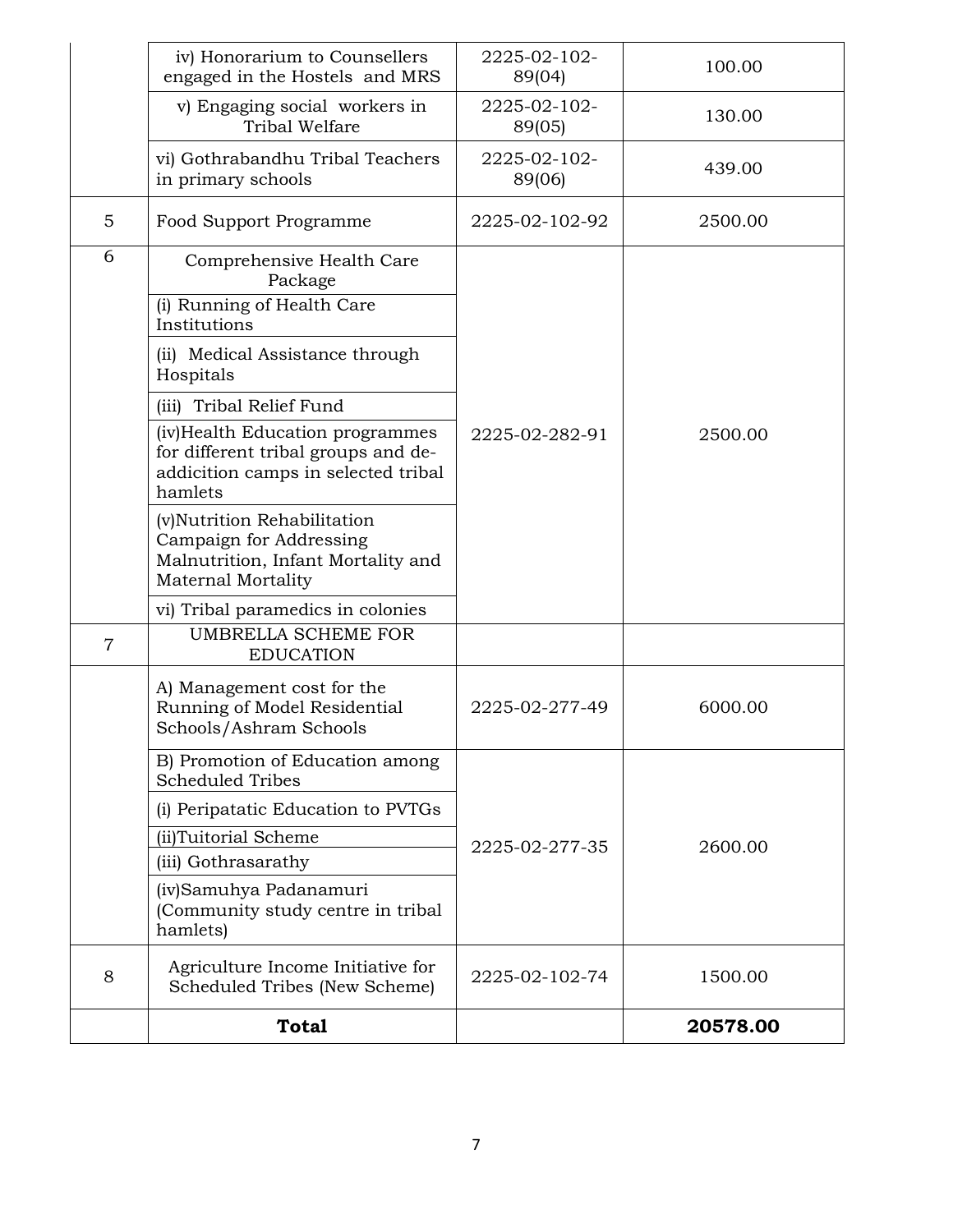#### **1. Incentives &Assistance to Students**

 This scheme comprises of five components.  **(i) Special Incentive to Brilliant Students** 

This is for providing incentives to the brilliant students from ST communities who perform well in academics and come out with meritorious performance. Under the scheme, those who secure higher grades/ marks in SSLC, Plus-2, Degree, Post-Graduation and Research including Professional courses will be awarded incentives at various rates as per the norms prescribed by the Government. Those who excel in the spheres of arts and sports will also be rewarded with cash incentives/gold medals. During 2019-20 around 700 students are expected to be assisted under the scheme.

# **(ii) Ayyankali Memorial Talent Search and Development**

#### **(Outlay: 60.00 lakh)**

 The objective is to provide assistance to talented tribal students (day scholars) studying from 5th standard to 10th standard. Continuous assistance will be provided to them to excel in academics and extracurricular activities. Every year, 200 students studying in 5th standards will be selected under this scheme through an intelligence test. Assistance for purchase of furniture and books, financial aid for medical care, monthly stipend, special guidance and counseling to selected students for 6 years (from Class 5 to Class 10) as per the rate fixed by government from time to time. During 2019-20 around 1200 students are expected to be assisted under the scheme.

#### **(iii) Assistance for Study tour to School & College going Students**

#### **(Outlay: 70.00 lakh)**

 Under this component, ST students of Plus Two, Degree, PG Degree, Professional, and Diploma courses will be given financial assistance for participating in excursions and study tours conducted through the educational institutions where they are studying. Advance amount will be given initially and the balance will be reimbursed on demand. Also, the scheme intends to conduct Bharat Darshan/All India Tour for selected tribal students with the approval of the SLWG. During 2019-20 around 1200 students are expected to be assisted under the scheme.

#### **(iv) Assistance to Orphans**

# This scheme is intended to provide special assistance to the scheduled tribe children who have no parents to look after. The actual amount required for providing care and for the upbringing of such tribal children will be met from this scheme. They will be provided assistance for education and living till they become adult/wage earners. The fund will also be utilized for the purpose of survey/identification of such children, their rehabilitation and giving assistance for upbringing. During 2019-20 around 650 beneficiaries are expected to be assisted under the scheme.

#### **(v) Supply of Laptop to Students**

# The scheme is envisaged to provide Laptop to ST students studying professional courses in approved University/institutes. The courses eligible for providing laptops will be decided by the State Level Working Group. Application should be forwarded by the Principal/ Head of the Institution certifying that the assistance has not been received for this purpose from any Local Government. Laptop will be

#### **Outlay Rs. 560.00 lakh)**

**(Outlay: 90.00 lakh)** 

### **(Outlay: 115.00 lakh)**

**(Outlay: 225.00 lakh)**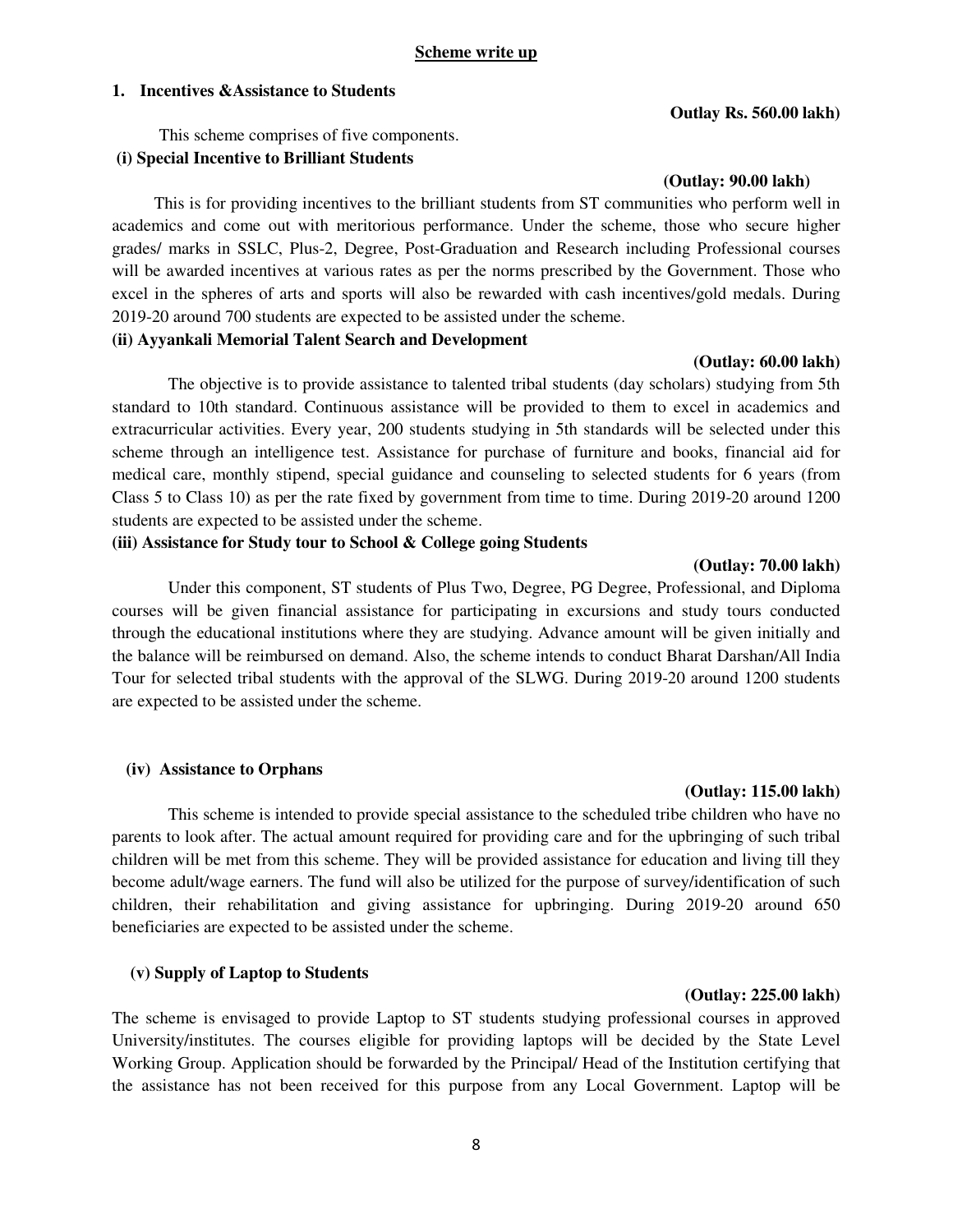provided only once to an individual beneficiary. During 2019-20 around 450 students are expected to be assisted under the scheme.

An amount of Rs. 560.00lakh is provided for the above five components during 2019-20.

# **2. Assistance to Tribal Welfare Institutions**

# **(Outlay Rs. 200.00lakh)**

The outlay is for providing grant/ assistance to

- i. Priyadarshini Tea Estate, Mananthavady for developing/improving the plantations, and for running/revamping the tea factory operated by the estate.
- ii. Attappady Co-operative Farming Society for projects aimed at revitalization including extension of plantation to new areas and for developing/ improving the existing farms.
- iii. Ambedkar Memorial Rural Institute for Development (AMRID), Kalpetta, Wayanad for conducting multifarious leadership training, skill development programmes and other employment generation activities viz., production of handicrafts, tailoring, computer training, printing and book making, coaching to P.S.C Tests, Driving etc. for the development of Scheduled Tribes.
- iv. Running expenses of the High School run by the Attappady Co-operative Farming Society at Chindakky and Tribal Hostel at Chindakky are also proposed under the scheme. The provision will be used for the up gradation of facilities of the school and hostel.
	- v. Conducting an evaluation study on the financial feasibility of these institutions aimed at revamping them
- vi. Renovation/Revamping of Tribal societies functioning in sectors like Agriculture, Coir, and other traditional sectors. Projects aimed at employment and income generation activities of tribal societies can be given assistance.

An amount of Rs.200.00 lakh is provided for the scheme during 2019-20.

# **3. Information, Education and Communication Project (IEC)**

# **(Outlay Rs. 200.00 lakh)**

This scheme comprises of three components i.e., (A) Publicity Wing/Information, Education and Communication Project (IEC); (B) National Trade & Art Festival and (C) Tribal Cultural Multipurpose Hub. These components aim to have overall development of the scheduled tribe.

A. Publicity Wing / Information, Education and Communication Project (IEC)

The activities included are:

- i. Conduct of cultural programmes, exhibitions, folk art festivals of tribes, etc.
- ii. Awareness campaigns and advocacy programmes in tribal settlements.
- iii. Completion of digital documentation including video documentation of Scheduled Tribes life style, culture and their day to day activities.
- iv. Sargotsavam and Kalikkalam (State level youth festival & Sports meet for Secondary &Higher Secondary students of MRSs and hostels run by the Department).
- v. Incentive to ST youths talented in Arts and Sports on the basis of District Level/State level Certificates - Social Solidarity Programmes
- vi. Publicity/Advertisement/Documentation/Publications/Programmes on plan schemes of STDD.
- B. National & State Trade fairs Gadhika

 The major objective of the scheme is to promote arts and festivals of tribals. It is proposed to conduct regional tribal festivals of arts & exhibition cum sale of products manufactured by the tribal groups. The outlay can also be used for erecting stall  $\&$  sales counters and for the conduct cultural activities.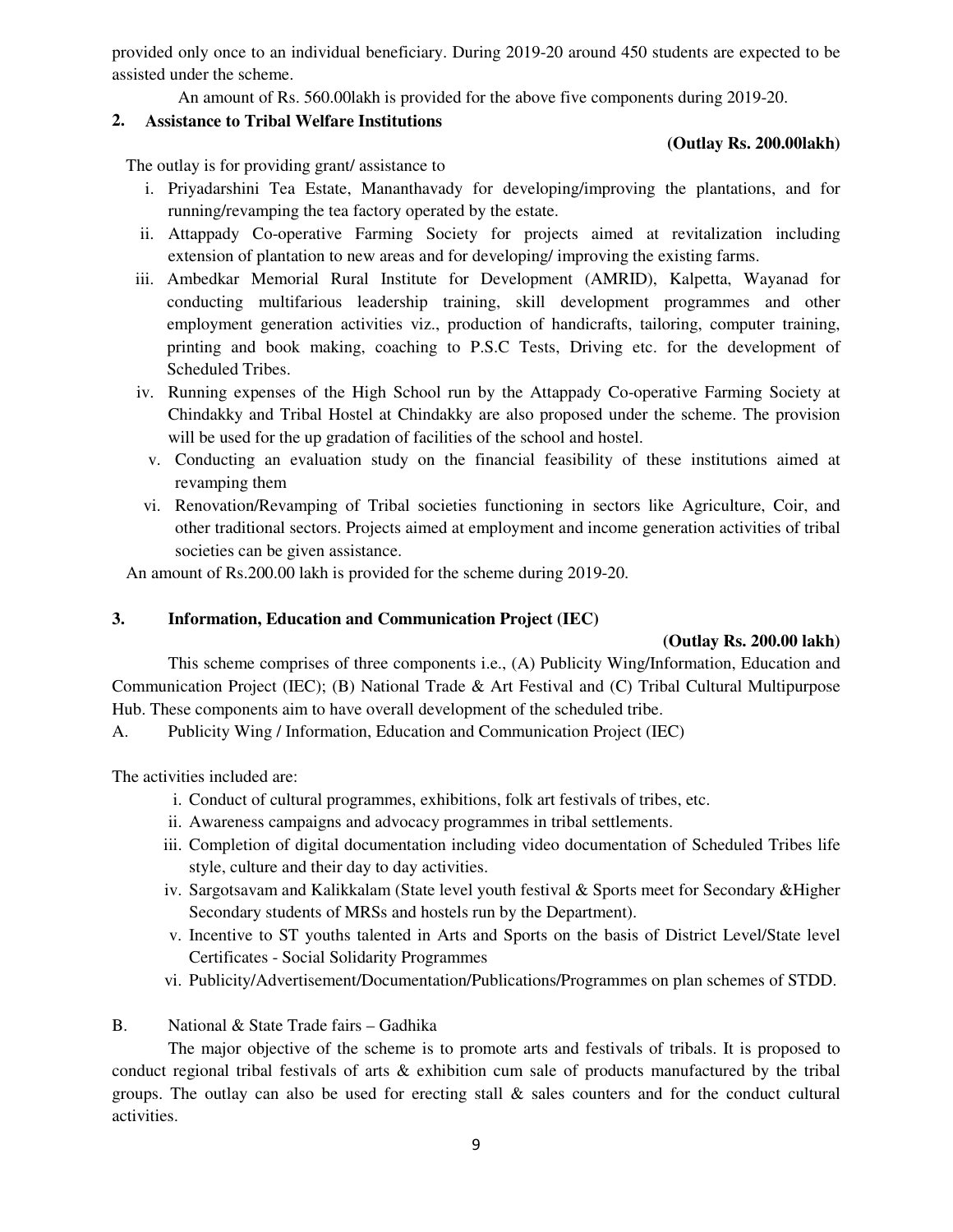# C. Tribal Cultural Multipurpose Hub

 A tribal cultural multipurpose hub is being constructed with tribal product exhibition cum marketing facilities in the existing three storied 24,000 sq.ft. building at Foreshore, Ernakulam. The centre is provided with auditorium of 200 number seating capacity, dining area, kitchen and dormitories. The centre will also function as centre for performing arts and training. The initial expenses of establishing this centre until it becomes self-sustaining will also be met from the scheme.

An amount of Rs. 200.00 lakh is provided for the above activities during 2019-20.

# **4. Housing – Completion of incomplete houses**

# **(Outlay Rs. 5720.00 lakh)**

The scheme has the following components.

i. Additional Assistance to PMAY

Additional amount required for the construction of houses @ Rs. 1.00 lakh per house, being constructed under the centrally sponsored scheme PMAY will be met from this scheme. The amount will be provided to the commissionerate of Rural Development.

ii. Completion of incomplete houses

Providing assistance/ remaining installments for completion of the houses sanctioned in previous years will be met from this scheme.

iii. House repair/renovation

Renovation of dilapidated houses and construction of additional rooms for small houses are also envisaged under this scheme. Amount will be sanctioned according to the requirements and estimates on a case to case basis with a maximum of Rs.1.50 lakh. It is proposed to assist 500 families per year. Priority shall be given to flood affected families.

Based on gender disaggregated data 17 per cent fund will be going to women beneficiaries. An amount of Rs.5720.00 lakh is provided for the above three components during 2019-20.

# **5. Housing scheme for the homeless STs (LIFE Mission)**

# **(Outlay Rs. 10200.00 lakh)**

LIFE (Livelihood, Inclusion and Financial Empowerment) Mission is one among the four Development Missions announced by the Government of Kerala under Nava Keralam Karma Padhathi (NKKP). It aims at improving the quality of life by providing houses and allied facilities to the homeless. The target of the Mission is to provide safe housing to all homeless in the State.

As per the survey and further verification conducted by LIFE Mission, the total homeless people in the State is around 5.12 lakh including ST beneficiaries. Among which the number of houseless families owing land is around 1.84 lakh and the number of homeless without owing land is around 3.28 lakh.

The outlay provided under this scheme is for the construction of new houses for homeless with land and for the construction of housing complexes or housing clusters for the homeless without land. Apart from the State plan support, the assistance from Kerala Urban & Rural Development Finance Corporation Ltd. (KURDFC) by availing loan from Housing and Urban Development Corporation Limited (HUDCO) and the provisions earmarked by the Local Governments from their TSP fund will be used.

An amount of Rs. 10200.00 lakh is provided in the budget 2019-20 for implementing the scheme for the ST beneficiaries. The scheme will be implemented by the LIFE Mission through Local Governments. LIFE Mission shall ensure that the funds provided under this scheme are utilized for the ST beneficiaries only.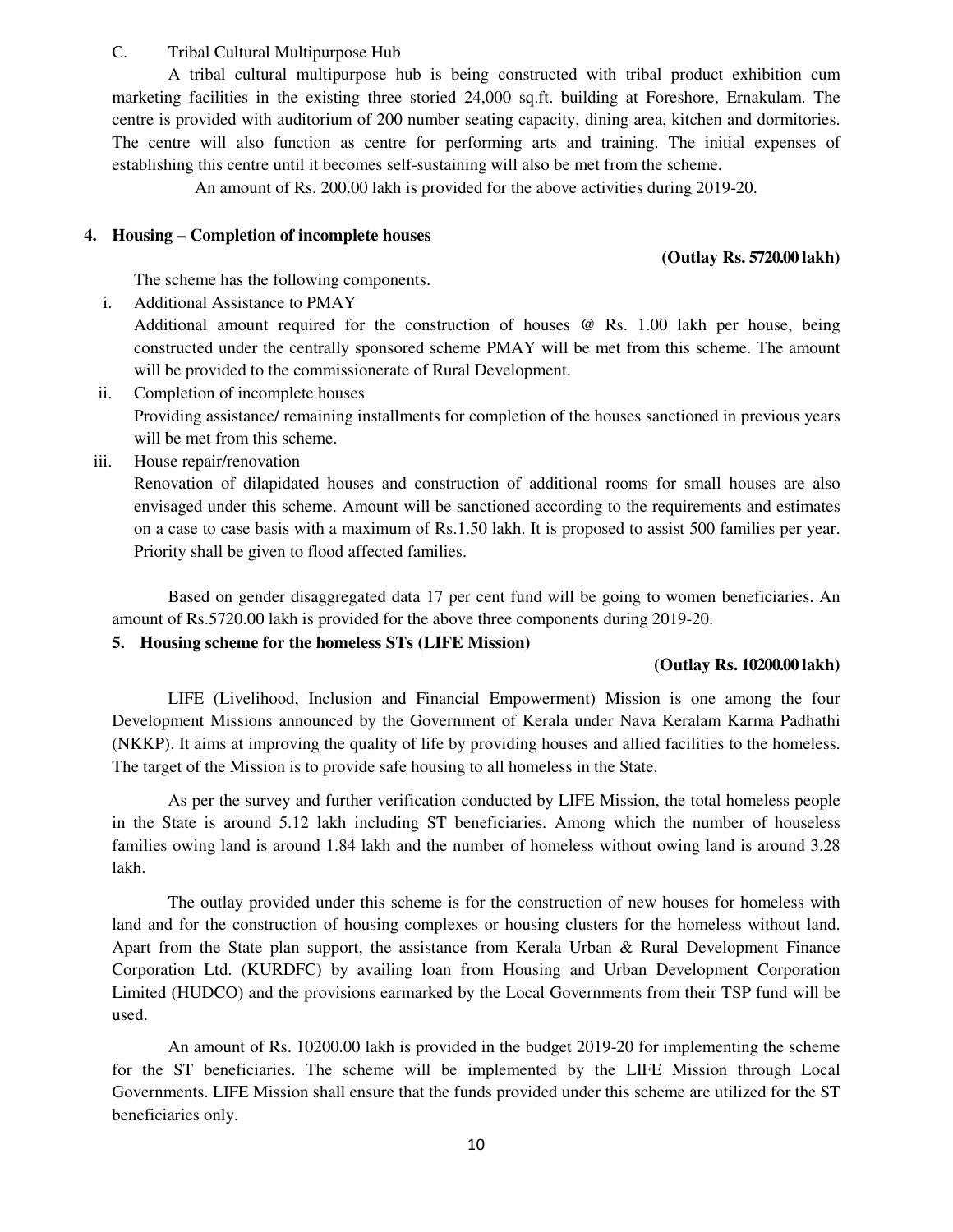## **6. Adikala Gramam**

#### **(Outlay Rs. 60.00 lakh)**

The scheme implemented by KIRTADS has the following two components.

a) Training/workshop

## **(Outlay Rs. 50.00 lakh)**

- Training programme for the Tribal Youth Artists in the State for showcasing their Cultural Life.
- Tribal Dance workshop of Scheduled Tribe Communities in Kerala
- Documentation of tribal lifestyles and art forms
- Nadankala Mela (SC/ST Gadikka)
- b) Wayanad Gothra Bhasha Kala Padana Kendra

# **(Outlay Rs: 10.00 lakh)**

 The rich cultural heritages of tribal communities are to be documented (including language, art forms and oral literature) by descriptive and analytical methodology. Primary and secondary data will be collected through field works, personal interviews, surveys, official records and documents.

An amount of Rs.60.00 lakh is provided for the above two components during 2019-20.

# **7. Assistance for the welfare of Scheduled Tribes**

# **(OutlayRs.2378.00 lakh)**

**(Outlay Rs: 275.00 lakh)** 

The scheme comprises of five components as detailed below.

# **i. Assistance to Marriage of ST girls**

 The scheme is intended to reduce the burden of marriage expenses of daughters of parents belong to Scheduled Tribe population. The Department provides assistance to parents as marriage grant. The rate of assistance is Rs.1.00 Lakh per family/adult girl. Priority will be given to the daughters of widows, unwed mothers and incapacitated parents. The assistance to Scheduled Tribe girls who do not have parents to look after (orphan) will be Rs. 1.50 lakh. The scheme should be implemented according to the guidelines fixed by the Government. The target of this component is to cover approximately 350 families/adult girls per year.

# **ii. Assistance for Sickle-cell Anemia Patients**

#### **(Outlay Rs: 223.50 lakh***)*

 Sickle Cell Anemia is an inherited lifelong disease prevailing among the Scheduled Tribes of Wayanad, Palakkad, Kozhikode and Malappurarm districts. Continuous body pain, mental stress, inability to do hard work, malnutrition are the common problems faced by these patients. Such patients will be provided a monthly financial assistance of Rs. 2500/. Financial assistance is also provided for programmes aimed at income generation and self employment for sickle cell anemia patients either independently or through self help groups or through institutions like AMRID

# **iii. Janani-Janma Raksha**

# **(Outlay Rs: 1650.00 lakh)**

 One of the major concerns in the development of tribal health aspect is that pertains to the nutritional issues of mother and child. Inadequate pre and post maternal care ranks top among them and is attributed mainly to the lack of timely financial assistance. The scheme is envisaged for extending timely assistance @ Rs. 2000 per month for 18 months beginning from third month of the pregnancy to the month in which the child attains one year. Payment will be made through bank account/post office account*.*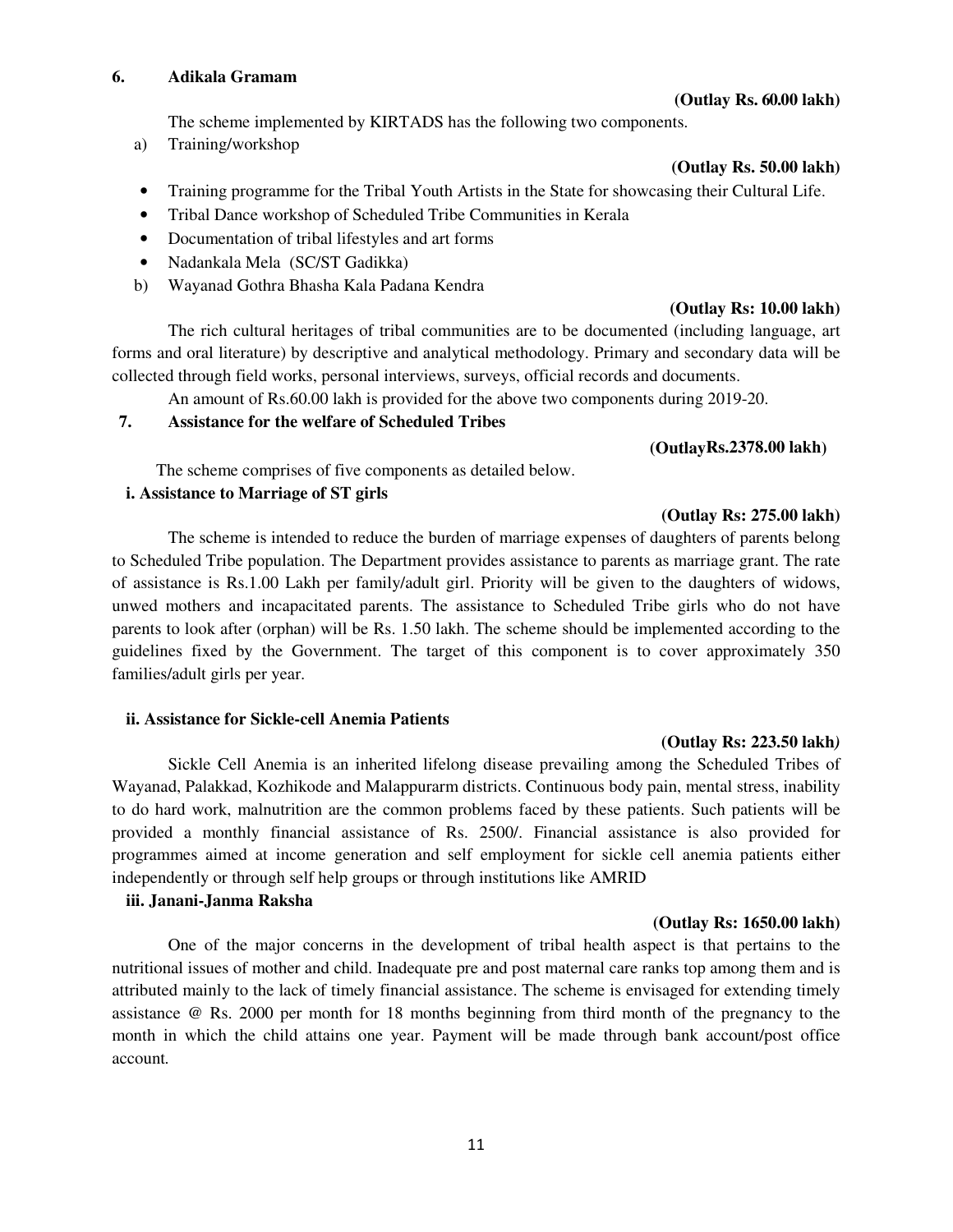#### **iv. Financial Assistance to Traditional Tribal Healers**

#### **(Outlay Rs: 34.50 lakh***)*

The component is provided for giving annual grant to traditional tribal healers  $\omega$  Rs. 10,000/-. The beneficiaries will be selected with the assistance of KIRTADS. The amount will be transferred to the Adhar linked bank account of the beneficiary through DBT system. It is proposed to assist 342 traditional tribal healers per year.

## **v. Tribal Girl Child Endowment scheme (Gothravalsalyanidhi) (Outlay Rs: 195.00 lakh)**

 Gothra valsalyanidhi is an insurance linked social security scheme for tribal girl child so as to ensure proper education, improve the capabilities and social status of girl child of tribal community. It will be a long term deposit scheme which attains maturity only after the child attains 18 years of age and has at least passed  $10<sup>th</sup>$  standard. It will ensure holistic development of ST girl child starting with her birth registration, immunization, school admission and education up to  $10<sup>th</sup>$  standard. The insurance amount can be used for higher education.

 Since this is a long term programme, for systematic management of the beneficiaries and to monitor the flow of premium, software is created and put in place. It is proposed to cover 600 beneficiaries.

An amount of Rs. 2378.00 lakh is provided for the above five components during 2019-20. Based on gender disaggregated data 100 per cent fund will be going to women beneficiaries.

#### **8. Food Support/Food Security Programme**

#### **(Outlay Rs. 2500.00lakh)**

The scheme is intended for providing food grains in needy tribal areas of all the Districts in the State and to address the issue of malnutrition and poverty among the STs. Choice of food items will be decided according to area specific tastes and preferences of the tribes and this will be decided at PO/TDO level. Special priority should be given to women headed families and unwed mothers.

 For making the tribal hamlets self-sufficient in food production and to address the nutritional requirements of the tribal population it is proposed to ensure food security by encouraging agriculture in the tribal hamlets.

In association with Agriculture Department, site specific packages will be prepared under the project viz; Assistance for Millet Village Project in Attappady (phase III expenses); covering aspects like promotion of ethnic food crops, minor irrigation, soil and moisture conservation, protection from wild animals, agricultural extension services, marketing etc,. These packages will be implemented by Scheduled Tribes Development Department in association with Agriculture Department by pooling resources.

 The scheme is also intended to meet the expenses incurred for transportation and distribution of food kits to the tribal families during Onam/special occasions. Further, the actual expenditure of transportation charges incurred for providing statutory ration from the two ration shops at Idamalakkudy tribal settlement in Idukki District through Devikulam Girijan Co-operative Society and for meeting similar expenses in other remote tribal areas in the State are also included under the scheme. The provision can also be used for components like supplying of special provision kits to tribals during natural disasters, operating Community Kitchens run by Kudumbashree and other reputed agencies in various parts of the state, and nutritional support to needy children, mothers, bedridden and elderly people etc.

An amount of Rs. 2500.00 lakh is provided for the scheme during 2019-20.

# **9. Comprehensive Tribal Health Care**

Outlay is provided for the following components:

### **(Outlay Rs. 2500.00 lakh)**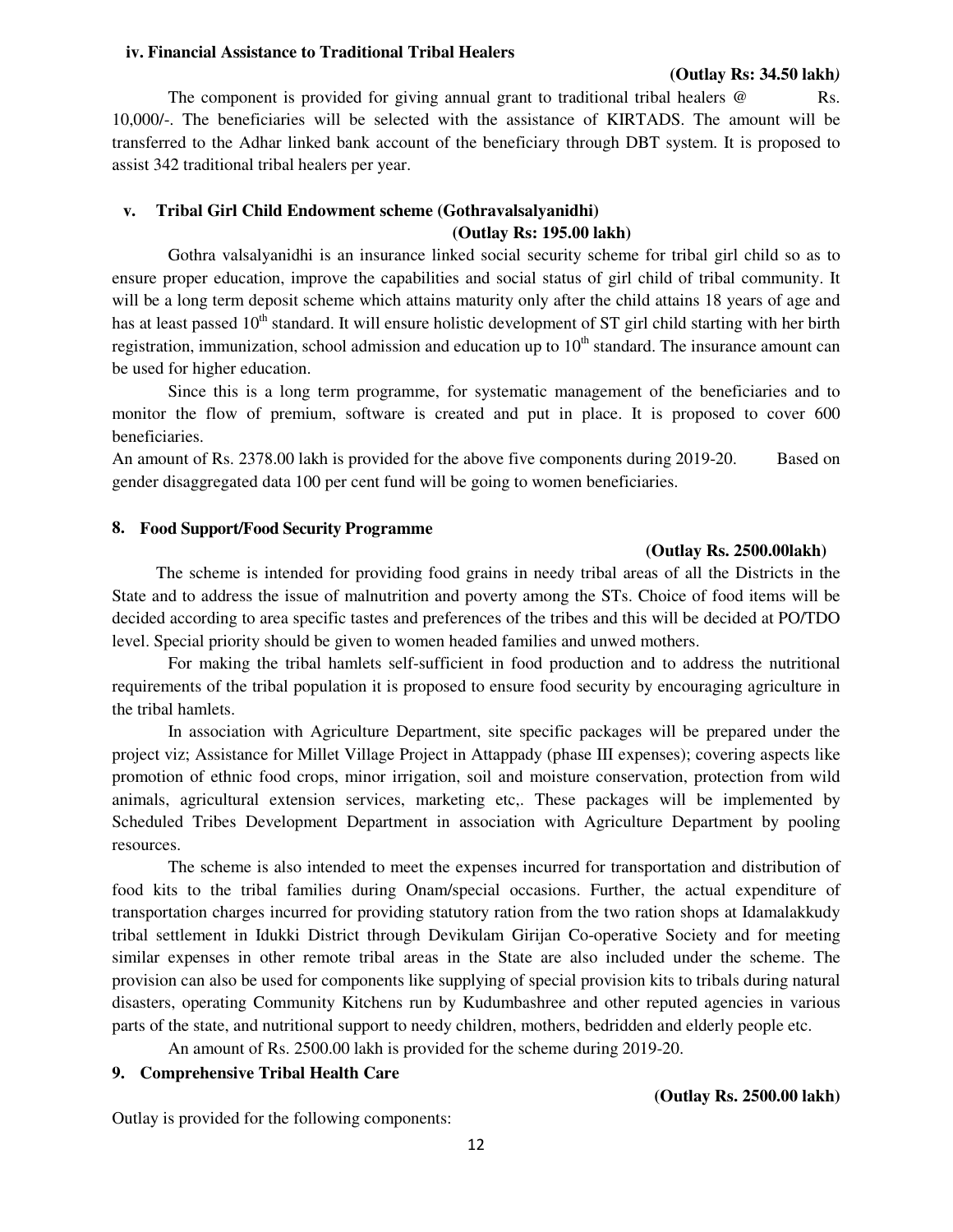# i. Running of Health Care Institutions

The Scheduled Tribes Development Department is running five Allopathic outpatient clinics in the remote scheduled tribe areas of Attappady (2 clinics), Mananthavady (1clinic), Chalakudy (1 clinic) and Idukki (1 clinic). More than 24,000 ST patients are assisted annually through these institutions. Ambulance services and medical camps are also conducted through these OP Clinics. The staffs of O.P Clinics are engaged on contract basis by Scheduled Tribes Development Department. Provision for establishment costs including cost of medicine and other charges for running these institutions and cost for running medical camps by these OP Clinics are envisaged under this scheme.

ii. Medical Assistance through Hospitals

 The intention of this component is to provide medical care to Scheduled Tribes people through selected hospital in the state. The outlay is for providing treatment assistance to tribal people affected by various diseases like Sickle-cell anemia, TB, Cancer, Heart/kidney/Brain ailments, Water-borne diseases etc. through approved hospitals in the state. The amount shall be used for purchase of medicines, expenses incurred for medical examinations including all types of scanning, purchase of medical aids and equipment and expenses for ambulance transportation services in the absence of the same in Government hospitals. Also, pocket money for by-standers and food expenses of patients will be met in needy cases.

The fund will be distributed through the District Medical Officers concerned to all 14 District Hospitals and identified other Government Hospitals in various districts of the state where there is substantial ST population; and to the Superintendents of all Government Medical College Hospitals. Also, fund will be distributed to the Superintendent of two Co-operative Medical College Hospitals viz. Cochin Medical College and Pariyaram Medical College, and to the Directors of Sree Chitra Thirunal Institute of Medical Sciences & Research, Regional Cancer Centre and Malabar Cancer Centre.

iii. Tribal Relief Fund

The component is intended to provide financial assistance to the ST population affected by various diseases and natural calamity. Financial assistance will be given to the Scheduled Tribes who are below poverty line and who suffer from various diseases including major diseases like cancer, heart/kidney/brain ailments etc. They will also be granted assistance as per the provisions incorporated in the Government Order issued for the Relief Fund of Hon'ble Minister up to Rupees one lakh per person. Financial assistance shall be given to patients on producing proper medical certificate obtained from concerned specialist medical practitioners. Also, it is envisaged to provide reliefs to ST families in case of emergencies. Financial assistance for organizing medical camps, transportation of patients to nearby hospitals, provision of nutritious food on the advice of the doctor, cost of purchase of drugs unavailable in hospitals, cost related to death/ postmortem, relief for managing disaster/untoward incidents/ accidents and providing immediate relief to the needy are the other activities envisaged under the component.

- iv. Health Education programmes and de-addiction campaigns in selected tribal Hamlets
- In association with Health and Excise Departments Campaign against alcoholism, chewing tobacco or tobacco based preparations like pan, pan parag etc, are planned through medical camps as well as separate health and adult education sessions. Health education activities and counseling focused on these areas would be given priority and hospitalisation charges of chronic addicts in de-addiction centres will be met from this provision. It is also proposed to start de-addiction centres near the existing public health centres. Provision is also used for starting new centres during 2019-20 at Wayanad (3), Idukki (2), Malappuram (1), Attappady (1) and Thiruvananthapuram (1).
- v. Nutrition Rehabilitation Campaign for Addressing Malnutrition, Infant Mortality and Maternal **Mortality**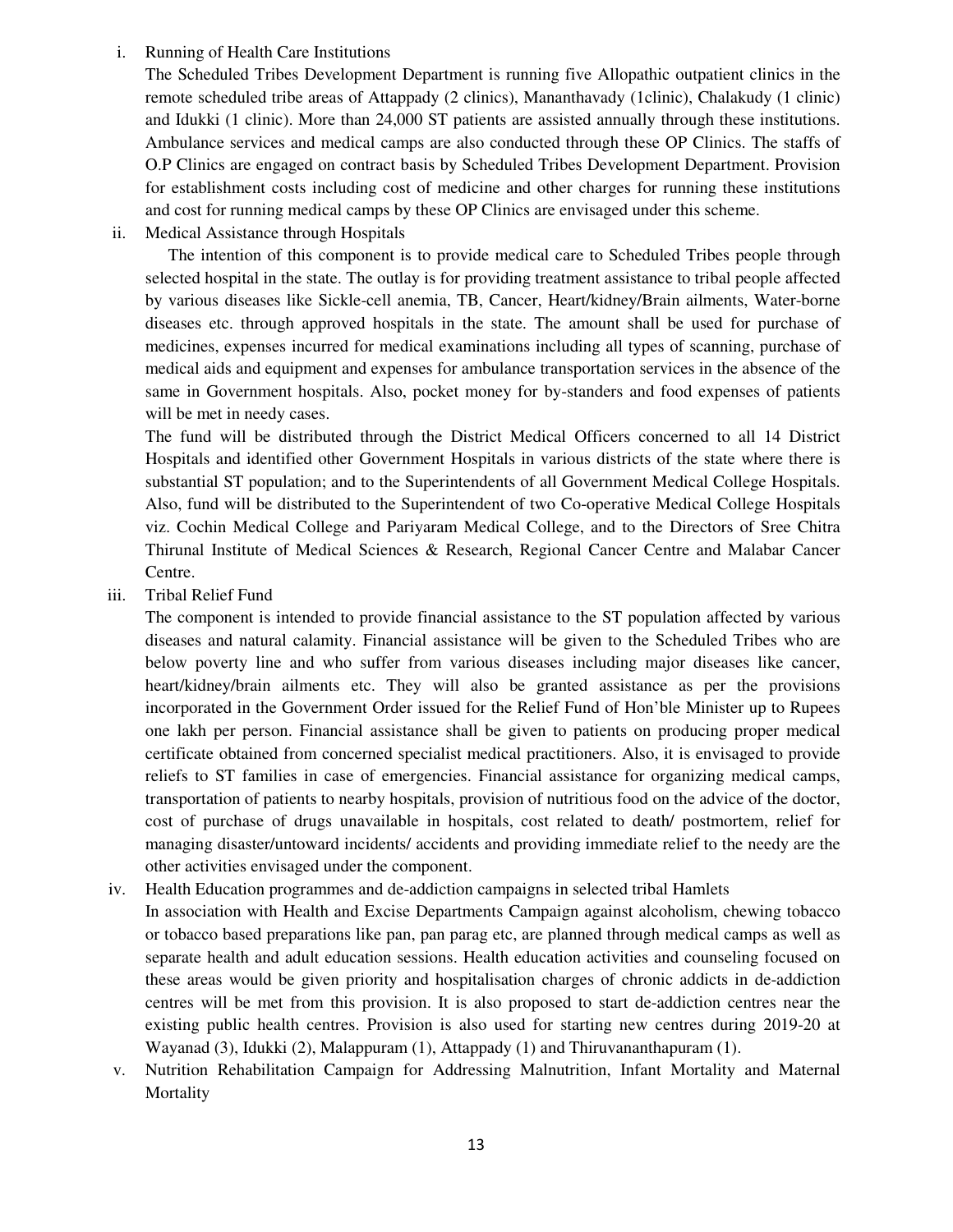It is proposed to start nutrition rehabilitation campaigns, in association with Health Department, utilizing the services of Mobile Medical Units, in tribal areas where there is acute malnutrition problem. The activities include screening, nutritional counseling, nutritional supplementation, nutritional awareness campaign, hygiene awareness, pre-natal and post natal check ups and referral services.

vi. Tribal Paramedics in Colonies

Most of the tribal communities including primitive tribal communities are highly disease prone and their misery is compounded by poverty, illiteracy, ignorance of cause of diseases, lack of safe drinking water, poor sanitation, blind beliefs, etc. Interventions like providing human resources, bringing health services within the reach of remote population, promotion of health awareness, facilitation of community participation in colonies are to be strengthened.

Tribal paramedics especially trained in General Nursing and Midwifery Courses knowing tribal dialects hailing from the tribal communities, and who are willing to work in such areas will be engaged in tribal colonies to address the health issues of tribal population. This person will be engaged in the PHCs and other nearby health institutions to liaise between tribes and such institutions, on honorarium basis. They should continuously monitor the health status of each scheduled tribe people and take timely remedial measures in consultation with the nearest health care institution.

This scheme will come under the broad umbrella of Ardram Mission. An amount of Rs. 2500.00 lakh is provided for the above six components of the scheme.

# **10. HR support for implementation of schemes in the tribal areas**

 **(Outlay Rs.2400.00lakh)**

The scheme has the following six components.

i. ST Promoters

#### **(Outlay Rs: 1494.00 lakh)**

 Tribal promoters are selected and engaged to function as facilitators in tribal areas for channelizing and extending the benefits of tribal development schemes to the STs. They will also make a link between the scheduled tribe beneficiaries and the local governments/ line departments. Tribal youths have been selected and engaged for this purpose and trained in participatory rural appraisal, participatory monitoring, primary health care and natural resource management. Also youths have been employed as health promoters in hospitals. Each promoter will be given an honorarium of Rs. 9000 and travelling allowance of Rs.625 per month. The outlay provided is for giving honorarium to ST promoters, imparting training and conducting various awareness generation programmes to the ST promoters. The provision can also be used for giving honorarium to the health promoters engaged in the hospitals for assisting the scheduled tribe patients.

ii. Organization of Oorukoottams

#### **(Outlay Rs: 70.00 lakh)**

 The objective of this component is to empower ST population by means of forming Oorukoottams in all tribal settlements. Oorukottam meetings should be convened at least once in a quarter for empowering the tribal people including formulation and monitoring of Local Government plans. The expenditure for each oorukoottam meetings should not exceed Rs.2500. The provision is for meeting expenditure incurred for oorukoottams and capacity building activities including awareness programmes to the entire members of the Oorukoottams and celebrations of Indigenous Peoples' Day.

iii. Management Trainees and Health Management Trainees

#### **(Outlay Rs: 167.00 lakh)**

 Scheduled Tribes Development Department is providing apprenticeship training to the educated unemployed youths for one year as per Apprenticeship Act based on the qualification prescribed from time to time for Management trainees. Per year about 140 Management Trainees will be trained under the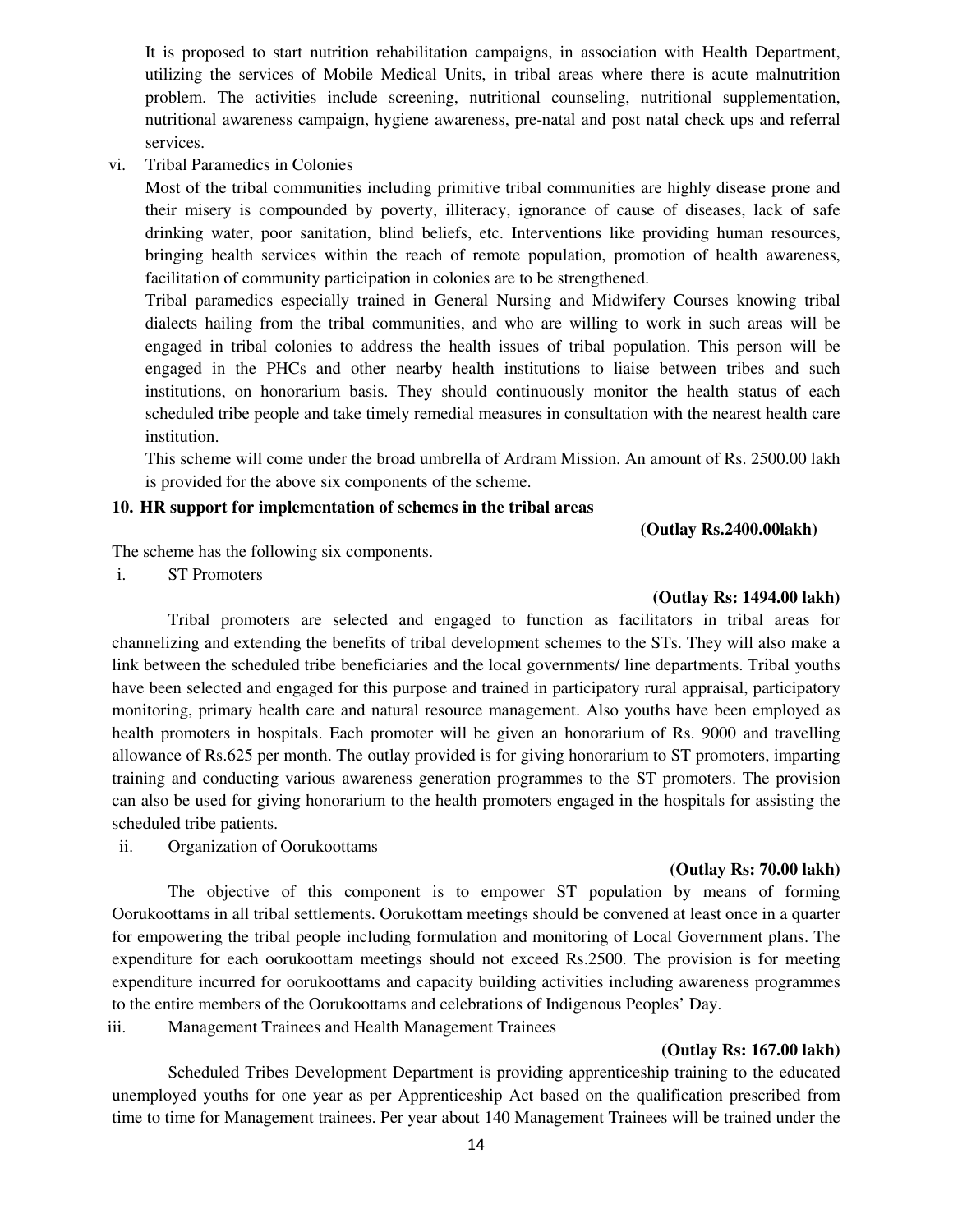component. Based on gender disaggregated data more than 60 percent fund will be going to women beneficiaries.

iv. Counselors engaged in the Hostels and MRSs

# **(Outlay Rs: 100.00 lakh)**

 Scheduled Tribes Development Department is giving residential accommodation for more than 10,000 students in 106 pre-matric hostels, 6 post-matric hostels and 20 MRSs. As they are coming from economically and socially backward families, they face the issues of adaptability with the new situations, problems of adjustments, interpersonal relationships and introvert habits. For addressing their psychological problems, Department is engaging 49 student counselors in these institutions from 2005-06 onwards. The minimum qualification prescribed for the counselor is MSW Degree/M.A Psychology or other qualifications equivalent to the above approved by the Government of Kerala. Student counselors with good track record and counselors from ST communities will be given preference. Rate of honorarium will be as per the existing norms. Based on gender disaggregated data 50 per cent fund will be going to women beneficiaries.

v. Engaging Social Workers in Tribal Welfare

## **(Outlay Rs: 130.00 lakh)**

 Committed social workers preferably MSW/MA Sociology/MA Anthropology holders are engaged in tribal welfare sector as facilitators for counseling, arranging conferences, increasing resources and spearheading public awareness through conducting awareness camps against the consumption of drugs, alcohols, tobacco and other social evils, etc. in a community organization mode. Outlay is provided for training and honorarium to these social workers in tribal areas as per the norms fixed by the Government. Based on gender disaggregated data 50 per cent fund will be going to women beneficiaries. vi. Gothrabandhu- Engaging Tribal teachers in primary schools

## **(Outlay Rs: 439.00 lakh)**

 To ensure proper education to tribal children one educated tribal youth (men or women) preferably with TTC/B.Ed qualification from the same locality with knowledge in tribal dialect and Malayalam is selected and trained to function as teacher/education facilitator in all Primary Schools throughout the state, according to the strength of tribal students, on daily wages. Altogether, 1000 such mentor teachers is anticipated to be appointed throughout the state. Along with teaching, these teachers will also be entrusted to address the language issues of tribal children, reducing drop outs and ensuring cent per cent enrolment of tribal children, intensive coaching of tribal students, acting as social worker and facilitator for tribal children. This person would be able to liaise between the community and the educational institutions, and at the same time take care of the child.

 An amount of Rs.2400.00 lakh is provided for the above six components of the scheme during 2019-20.

# **11. Umbrella Scheme for the Education of Scheduled Tribes**

The schemes included under this umbrella scheme are are given below.

#### **A. Management Cost for the Running of Model Residential Schools**

#### **(Outlay Rs: 6000.00 lakh)**

 The amount provided is for meeting the running cost/ management cost of 17 Model Residential/Ashram Schools, Two Ekalavya and One Special CBSE Model Residential School. The details of schools are given below.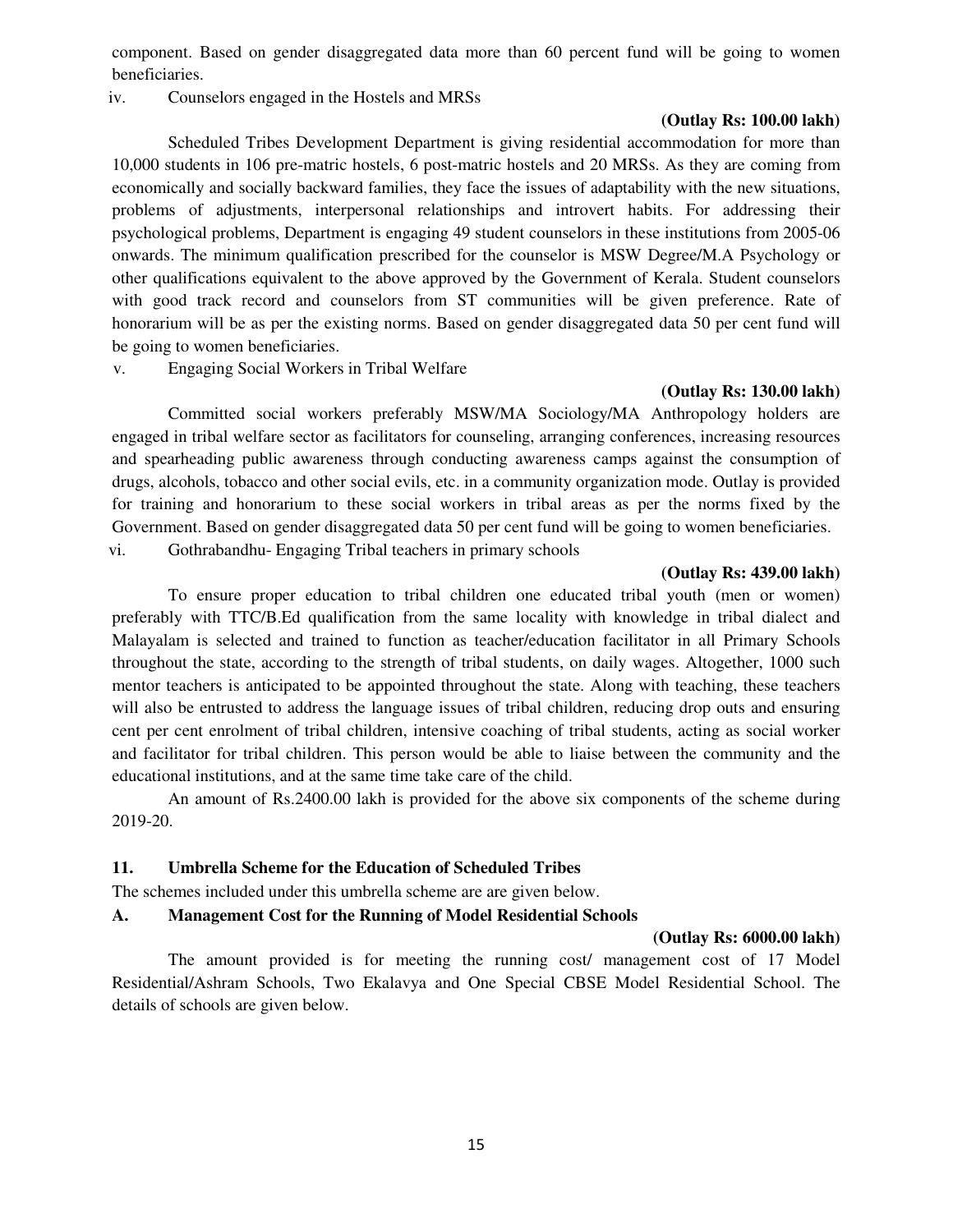| SI.            | <b>Name of School</b>              | Sl. | <b>Name of School</b>                    |
|----------------|------------------------------------|-----|------------------------------------------|
| No.            |                                    | No. |                                          |
| 1              | Dr.Ambedkar Memorial MRHSS for     | 13  | Ashram School, Malamppuzha,              |
|                | Girls, Kattela, Thiruvanthapuram   |     | Palakkad                                 |
| $\overline{2}$ | Dr.Ambedkar Memorial MRHSS for     | 14  | Ashram School, Thirunelli, Wayand        |
|                | Boys, Nalloornad                   |     | for Adiyas/Paniyas                       |
| $\overline{3}$ | Rajeev Gandhi Memorial Ashram      | 15  | MRS, Ettumanoor, Kottayam                |
|                | HS School, Noolpuzha               |     |                                          |
| $\overline{4}$ | Indira Gandhi Memorial Ashram HS   | 16  | MRS, Punalur, Kulathupuzha               |
|                | School, Nilampur                   |     |                                          |
| 5              | Silentvalley MRS Mukkali           | 17  | <b>MRS</b> Kuttichal                     |
|                | Attappady                          |     |                                          |
| 6              | MRHSS Munnar, Idukki               |     |                                          |
| $\overline{7}$ | MRHSS South Wayanad, Kaniyambetta, |     | Schools started using grant-in-aid under |
|                | Kalpetta                           |     | Art $275(1)$                             |
| 8              | MRHSS Vadasserikara,               |     |                                          |
|                | Pathanamthitta                     |     |                                          |
| 9              | MRHSS, Chalakudy, Thrissur         | 18  | Ekalavya MRS, Pookode, Wayanad           |
| 10             | MRHSS, Kannur                      | 19  | Ekalavya MRS, Idukki                     |
|                |                                    |     | Dr.Ambedkar Memorial                     |
| 11             | MRHSS, Kasargod                    | 20  | Vidhyaniketan MRHSS School,              |
|                |                                    |     | Njaraneeli, Thiruvanathapuram            |
| 12             | MRHSS Koraga, Kasargod             |     |                                          |

 All expenses relating to cost of running of MRSs including cost of establishment (salaries and allowances), repair and maintenance, minor construction, additional amount for fuel, cooking gas and provisions, waste management, energy projects, project for modernization, projects for implementation of e-governance initiatives, extra coaching, skill development including additional skill acquisition programme and entrepreneurship development, group activities like student police cadet, national cadet corps and national service schemes, e- governance initiatives, purchase of equipments/furniture/computers and accessories, programmes for soft skill development and for extra/remedial coaching, cost for conduct of seminar and workshop, cost for meeting travel and allowance to students and staff for participating or for conducting various programmes/functions/camps/site visits/workshops/competitions in India and abroad, cost for meeting study tour of students, development of health including provision for counseling and special programmes/student doctor, student police, projects aimed at the overall development of children and cost for Sahavasa camp for Secondary & Higher Secondary students and honorarium for counselors will be met from this outlay. The total number of students to be covered during a year is 7500. The running costs of new schools proposed in 2019-20 will also be met from the scheme.

To reduce the dropout levels in secondary and higher secondary schools, it is intended to provide residential coaching to needy students and help them clear their examinations and also provide skill development training for ensuring employability in emerging sectors.

 An amount of Rs. 6000.00 lakh is provided for the running cost/ management cost of the schools during 2019-20.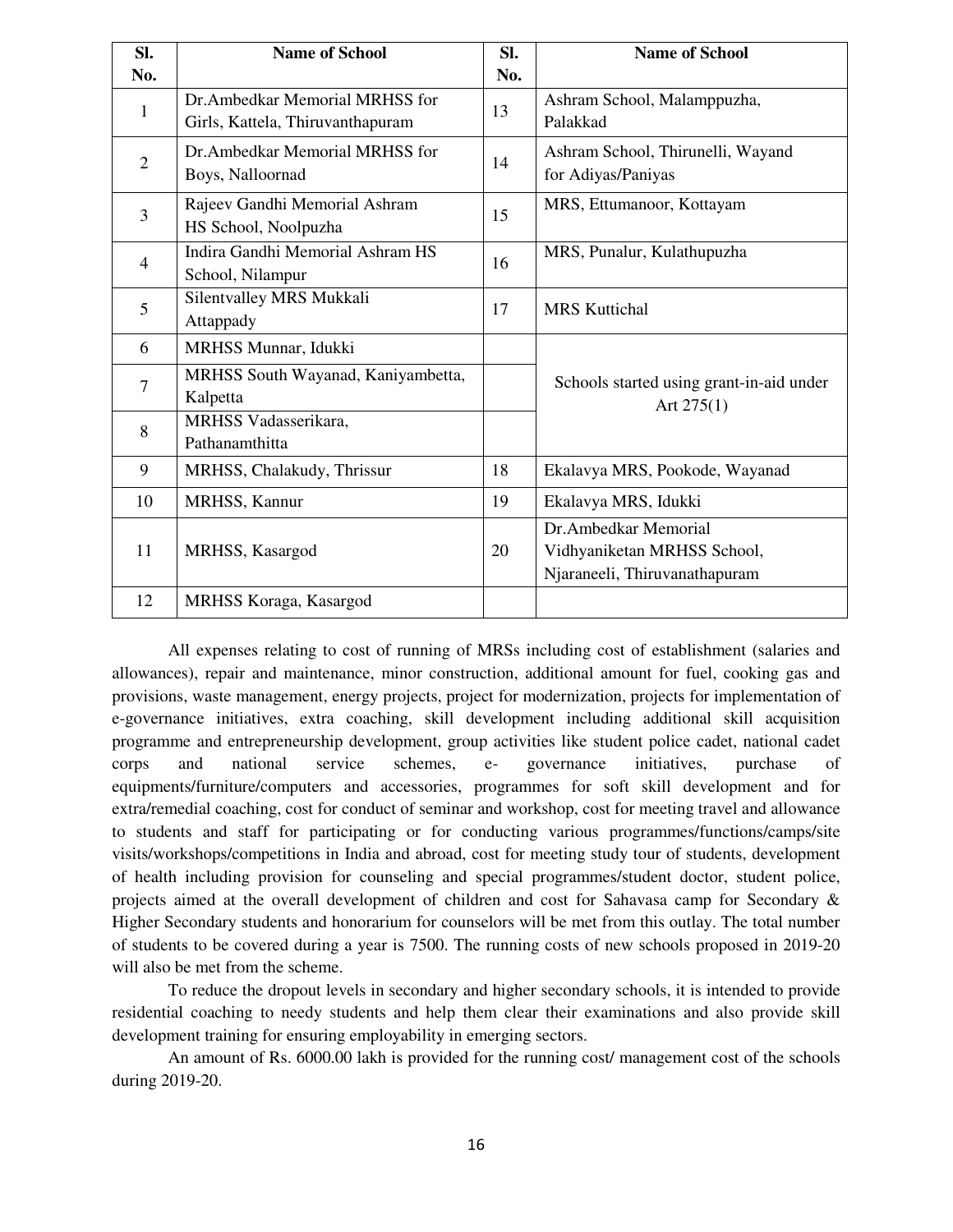## **B. Promotion of Education among Scheduled Tribes**

The scheme comprises of following four components.

# i. Peripatetic Education to the Primitive Tribes

 To impart education to Particularly Vulnerable Tribal Groups and other similar Scheduled Tribes, 37 peripatetic education centers were started during 2005-06 and the teachers selected for these centers have been given training through KIRTADS. This is based on a single teacher programme, and the teacher is expected to visit the identified settlements and provide education. It is expected that the students will get interested in education without being uprooted from their isolated settlements. The students covered would be given hostel accommodation when they reach  $2<sup>nd</sup>$  and  $3<sup>rd</sup>$  standards to continue their education. Thirty single teacher schools and 3 Balavijnana Kendras functioning under the Department had also been brought under peripatetic education scheme from 2006-07 onwards. A total of 500 students are targeted.

# ii. Tutorial Scheme for Students

The scheme is intended to provide special coaching to students of High School and Plus I & II classes to increase pass percentage. The monthly tuition fee would be directly given to parents for providing tuition through nearby tutorials. The target of the scheme is to cover 1200 ST students of all the above categories. The activities included are as follows.

- Tuition for school going ST students of High School and Plus I & II
- Tuition for SSLC , Plus II and Degree failed Scheduled Tribe students
- Implementation of Gurukulam Programme of the Attappady Co-operative Farming Society, Attappady and Girivikas taken up by Nehru Yuva Kendra, Palakkad.
- One month crash programme before the SSLC & plus two examination (district- wise) under the supervision of Project Officer/ Tribal Development Officers - Food, accommodation, teaching aids, study materials, honorarium to teachers etc. are met from the provision. The expenditure does not exceed Rs. 3500 per student.
- Tuition to students in Pre- Matric Hostels.
- Hamlet based tuition system for reducing dropouts.
- iii. Gothra Sarathi

 Right to Education Act ensures compulsory education up to the age of 14 years, and it has become the legitimate right of such age group to get education free of cost. As substantial percentage of the tribal hamlets are in the interior forest and inaccessible areas, majority of school children are not attending the schools due to threat of wild animals and lack of transportation facilities. The hostel facility arranged by the department is also inadequate. In view of these, it has become imperative to arrange transportation facilities to such students in association with the Education Department, Local Governments and the Parent Teachers Association. The provision should be utilized only for the benefit of students living in the interior forest and inaccessible areas.

iv. Samuhya Patanamuri (Community Study centre in Tribal Hamlets)

 The component started in 2017-18 to create ambience for education in hamlets by setting up community study centre in each hamlet with provision for tuition. One educated tribal youth (men or women) from the same locality will be selected and trained to function as tutor with honorarium who will work as a facilitator and social worker also. The centre will function in the already existing community hall or similar structures in the hamlet. It is also proposed to give pucca structures wherever needed.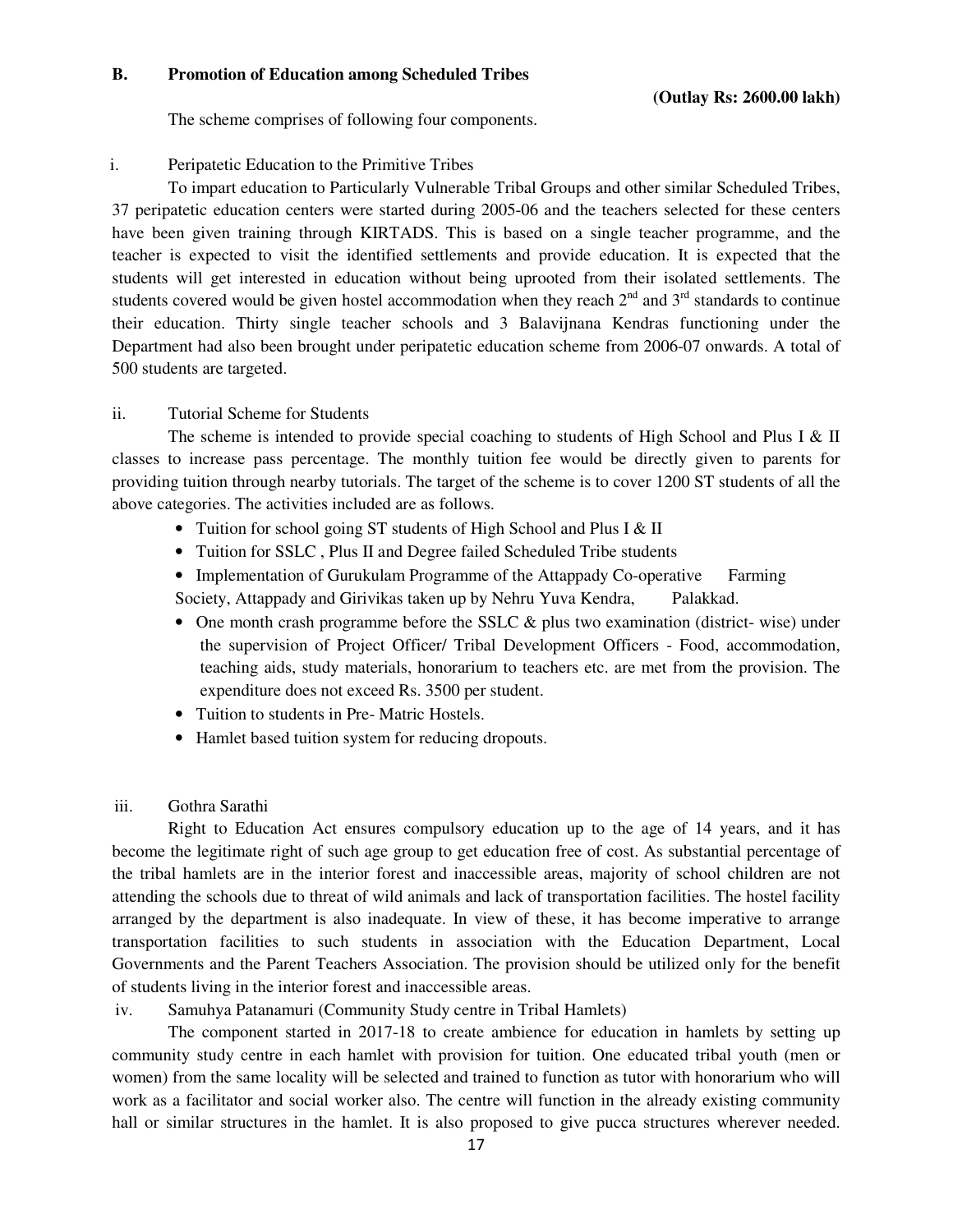Additional facilities including computer with internet, furniture, reading materials etc. will be provided in each centre for which anticipated expenditure for establishing the centre in the existing structures comes to Rs. 5.00 lakh including tutors honorarium/year. The construction cost of new centers would vary with respect to the site conditions. Light refreshment will also be provided to the students. During 2019-20, 400 numbers of new study centers will be proposed to start in settlements on the basis of number of school going students, throughout the state.

 An amount of Rs.2600.00 lakh is provided for the above four components of the scheme during 2019-20. Based on gender disaggregated data 50 per cent fund will be going to women beneficiaries.

# **C. Post-matric Hostels for Tribal Students**

# **(Outlay Rs: 350.00 lakh)**

The proposal is for meeting the running expenses the existing six Post-Matric hostels at Thiruvananthapuram, Palakkad, Kozhikode and Idukki districts. Of them, three new hostels have been started in rented buildings for boys and girls during 2018-19. An amount of Rs. 350.00 lakh is provided for the scheme during 2019-20.

# **D. Improving facilities and Renovation of Pre-matric & Post – matric Hostels**

# **(Outlay Rs: 600.00 lakh)**

 The objective of the scheme is to improve the facilities of pre - matric and post- matric hostels functioning under the Department to create a good environment for better education. All such institutions will be provided with appropriate facilities according to UNICEF standards. The provision is for meeting the cost of minor repairs and maintenance of tribal hostels, cost for repair/maintenance work of rain water harvesting system, installation of sanitary napkin incinerator, installation/repair of roof truss work, purchase of vessels, furniture and computers, repair and maintenance of hostel and providing electricity/water supply etc.

Also, all expenses relating to additional construction, additional amount for fuel, cooking gas and provisions, waste management, energy projects, project for modernization, projects for implementation of e-governance initiatives in the hostels, purchase of equipment/furniture/ necessary items, development of health including provision for counseling and special programmes/projects aimed at the overall development of children. Cost for providing extra coaching, programmes for soft skill development and for extra/remedial coaching, cost for conduct of seminar and workshop, skill development for the inmates of the hostel are included under the scheme.

 Out of the total outlay of Rs.600.00 lakh, an amount of Rs. 400.00 lakh is provided under 10 revenue component and Rs. 200.00 under capital component during 2019-20.

# **12. Modernization of Tribal Development Department**

# **(Outlay Rs: 200.00 lakh)**

The outlay is provided for the following activities viz.

- Providing Training to Officers and staff of ST Development Department.
- Purchase of computers, tablet PCs, notebooks, computer peripherals, photo copier, printer, Office Furniture like table, chair etc. and providing linkage to computer network in the Directorate and Field level Offices as per requirement.
- Providing internet/e-mail connection in Directorate and field level offices.
- Development of software, recurring costs of old software and purchase of hardware for starting new e-governance initiatives.
- Maintenance of Department Website, IT enabled Services and expenses for engaging IT Managers (Technical)/Programmers/Hardware Engineers.
- Strengthening of POs/TDOs/TEOs Office/Engineering Wing.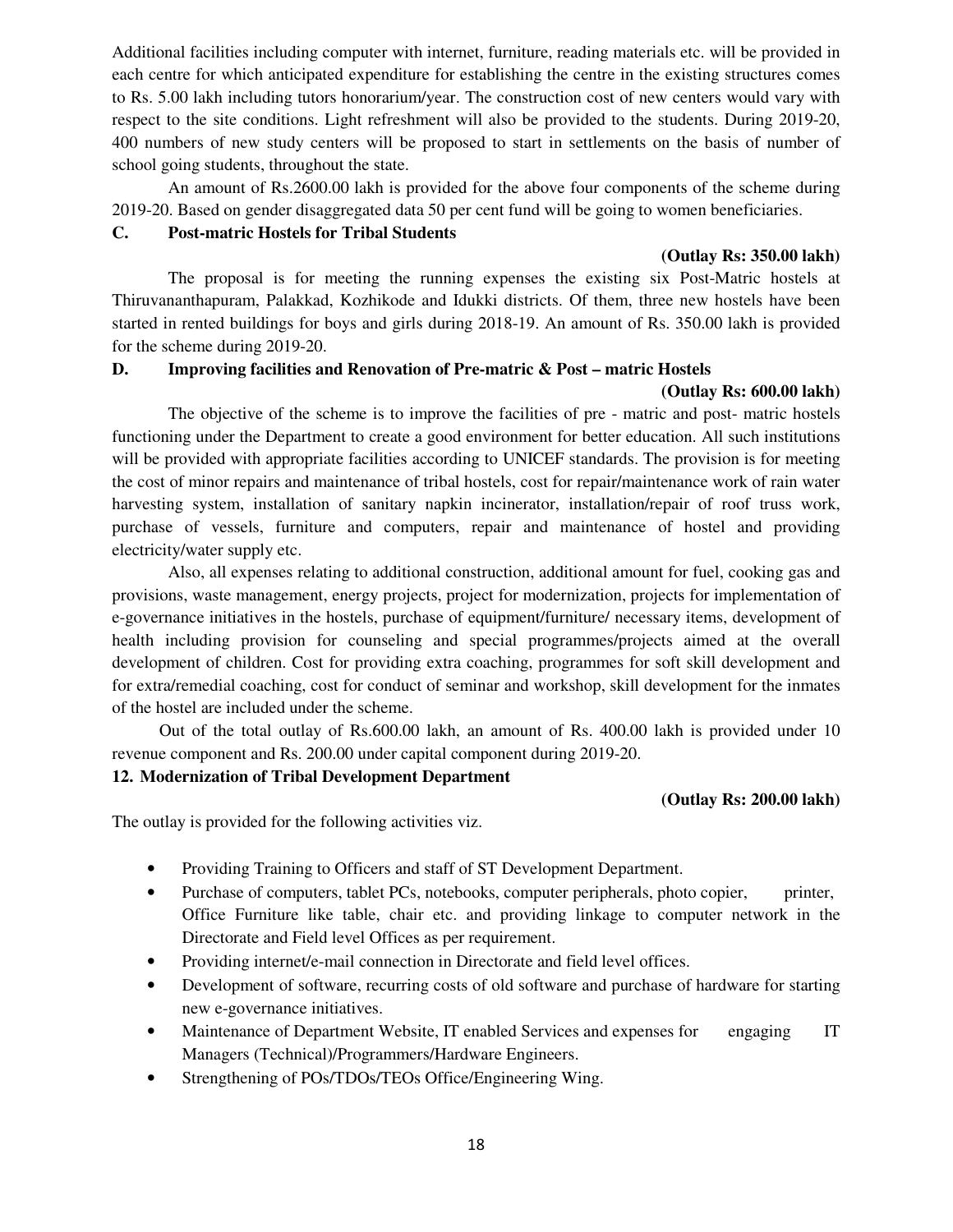- Providing additional infrastructure facilities to the Field Offices/ Directorate as per actual need.
- Strengthening of Planning and Monitoring Cell (Sub Plan Cell)
- Training on DBT, e-grantz, etc.
- Purchase of new vehicles/replacement of the old vehicles or hiring of vehicles for field level offices as per government rules.
- Construction of new office buildings wherever absolutely needed for efficient field work.
- Purchase of audio visual equipment for continuous campaigning against drug abuse as per actual need.

An amount of Rs. 200.00 lakh is provided for the scheme during 2019-20.

# **13. Critical Gap Filling Scheme (Corpus Fund) under TSP**

#### **(Outlay Rs: 5800.00** *lakh)*

 Corpus fund is intended to provide funds for filling any critical gap in the TSP provision made under various schemes in the Annual Plan on project basis with emphasis on human resource development, basic needs, economic development etc. The projects received from the Districts and the Directorate will be funded. In addition to the critical gaps, the projects in areas like literacy and nonformal education among STs, self-employment and skill development, providing water supply, sanitation, electricity and Community facilitation centres like community hall, library etc, to tribal people, improving connectivity to inaccessible areas including construction of roads, bridges, culverts, foot paths etc. technology transfer and projects for information, communication and education, improvement of health and sanitation, development of education including soft skills/ vocational training in various activities and centres for Schedules Tribes with facility of internet, DTP, photostat and FAX facilities and gap filling that are required in the implementation of schemes supported by SCA to TSP and engaging accredited NGOs. Research institutions for a third party evaluation of TSP schemes implemented by the Department will also be funded.

 Further, projects for supporting meritorious ST students seeking admission in renowned national/international institutions and assistance to job opportunities abroad in relevant areas will be considered under this scheme. Also, projects for development of micro enterprise and livelihood activities at family level with special priority for rehabilitation of unwed mothers will be considered. Provision for actual rent of lease land to poor ST farmers, who are having below one acre of land and are cultivating lease land, will be met from this scheme. Distribution of Onakkodi, organizing Kudumbasree units, assistance for extension of existing Kudumbasree units in Tribal areas and projects for support for entrepreneurship are also included.

Under this scheme, priority shall be given to projects for flood affected families and habitats. One third of the amount would be allocated to Districts on the basis of ST population. Administrative sanction for schemes up to Rs.25 lakh shall be issued at the Districts, based on the approval of District Level Committee for STs/STs. The amount allotted to districts should not be used for road works and bridges. The project proposals for the construction of roads & bridges will be considered by the State Level Working Group based on recommendations of the District Level Committee for Scheduled Caste/Scheduled Tribes and funds will be provided from the Directorate.

An amount of Rs. 5800.00 lakh is provided for the above programme during 2019-20.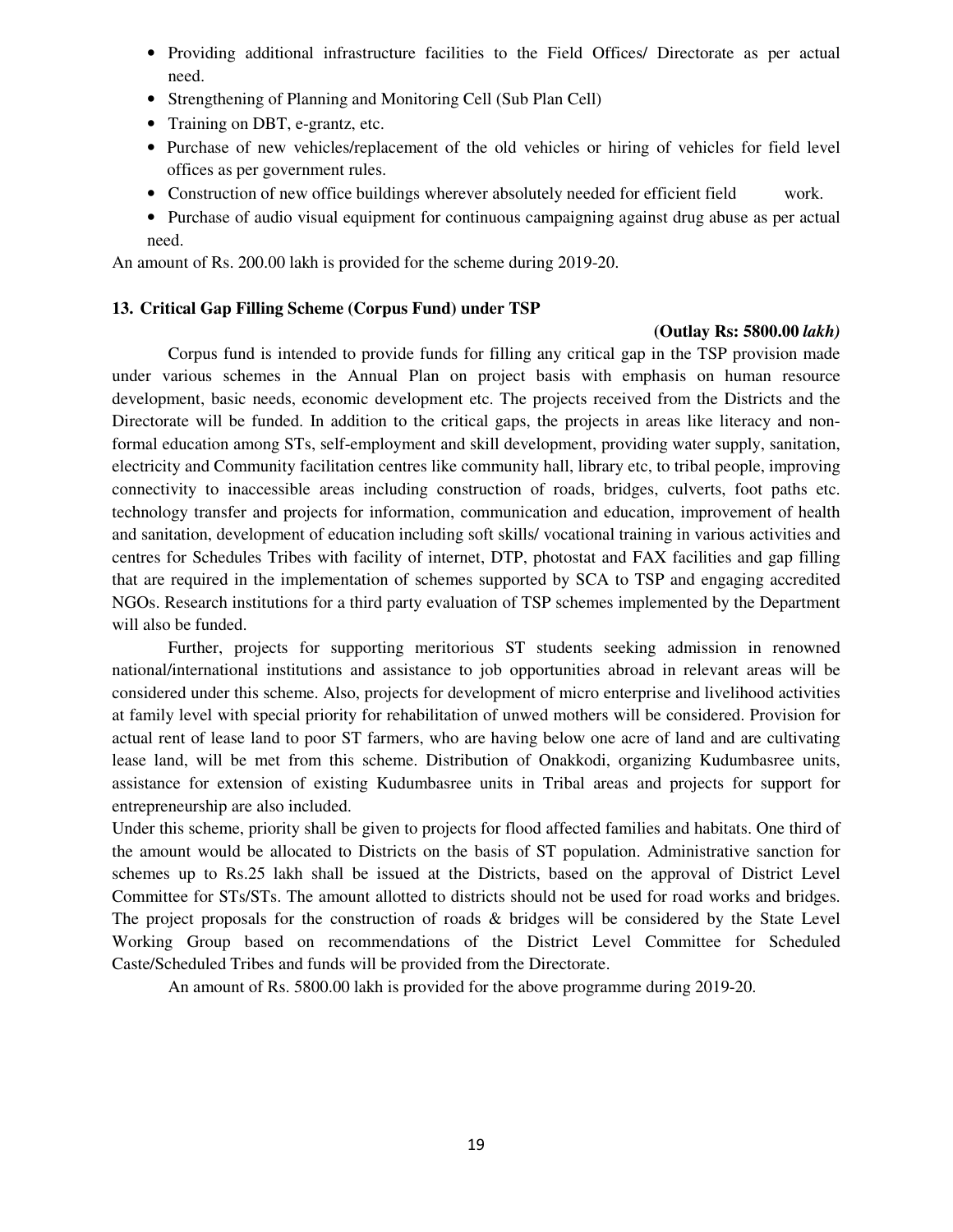#### **14. Ambedkar Settlement Development scheme**

#### **(Outlay Rs: 10000.00 lakh)**

The scheme comprises of five components as given below;

i. Infrastructure Facilities

 The outlay is provided for meeting the immediate requirements of infrastructure facilities, economic activities and basic minimum needs of women and children. Infrastructure facilities include providing houses to houseless tribals in the hamlets, water supply, sanitation facilities and resettlement of tribals living in difficult conditions. Priority shall be given to rehabilitation, rebuilding of lost assets and livelihood restoration in the flood affected hamlets.

ii. Additional Wage Employment under MGNREGs

 Tribals will be provided additional wage employment linking MGNREGS with Tribal Plus project launched by the State Government. The objective is to ensure 200 workdays of employment to tribals every year. Similarly a corpus fund will be set up to pay their wages every week end. This would be recouped once the funds from the Union government became available. Fund required for the projects same will be made available to the Commissonerate of Rural Development.

iii. Health

 Provisions required for health improvement activities, providing nutritious food and other basic facilities to women and children wherever necessary are met from this scheme.

iv. Spillover works under ATSP and Hamlet Development scheme

Expenses for the spillover works of the ATSP and Hamlet Development scheme implemented by the department since 2013-14 will be met from the scheme.

v. P K Kalan Family Benefit Scheme

 PK Kalan Family benefit Scheme is implemented for the development of scattered tribal families. Project formulation for each settlement shall be based on a micro plan through participatory rural appraisal tools conducted by ward sabhas in Grama Panchayats. Extensive consultations with the line departments are also necessary for the participatory rural appraisal and resource mapping and also in finalizing the implementable action plans. Each micro plan has to be duly prepared and approved by the District Collector concerned.

 Based on gender disaggregated data 75 per cent fund will be going to women beneficiaries. Rehabilitation of people who live in ecologically highly sensitive areas prone to flooding as well as land slips will be taken up in a phased manner. All possible efforts will be taken to converge other schemes like housing, employment generation (MGNREGS), health, education, Kudumbashree schemes, ICDS, NSAP, etc implemented by different Department/Agencies. An amount of Rs*.* 10000.00 lakh is provided for the above scheme during 2019-20.

#### **15. Resettlement of Landless Tribal People[TRDM]**

#### **(Outlay Rs: 5500.00 lakh)**

 The main objective of this scheme is to provide at least one acre of land to landless ST people subject to a ceiling of 5 acres. ST families having less than one acre land holdings are also eligible under the scheme for availing the remaining extent of land to make their total holding at least one acre in extent.

 Various developmental activities for the rehabilitated tribal people are also considered under this scheme. Resettlement should be done on project basis with emphasis on planning and implementation through Oorukoottams. Administrative cost for running the mission will also be met from the scheme.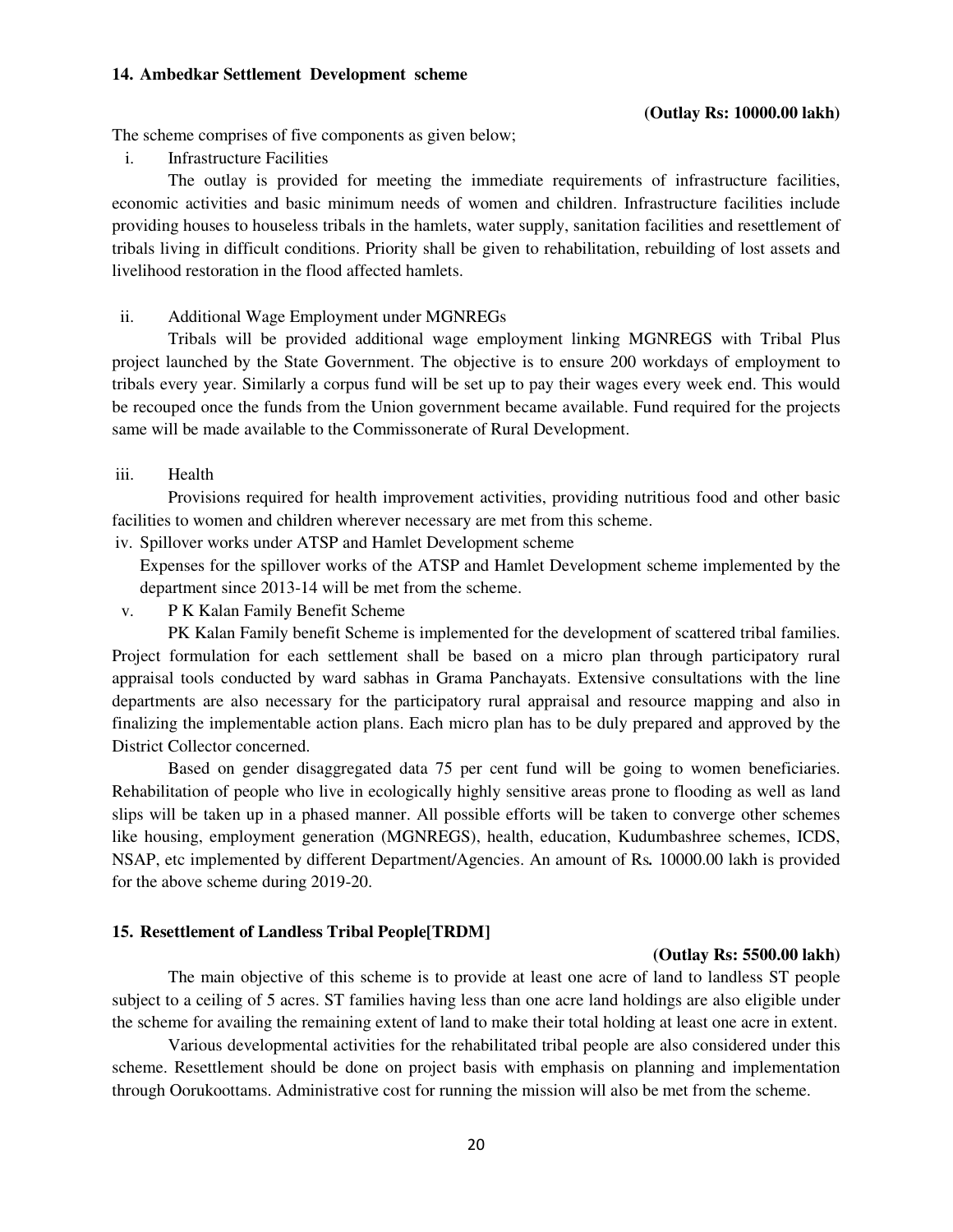The key components of resettlement plan/rehabilitation of ST people are Distribution of land to landless, Development of minimum needs infrastructure such as housing, drinking water, road, electricity etc.; Construction of compound wall along the forest boundary to protect the life and property of resettlement families; Projects for agriculture, animal husbandry, dairy development etc.; Selfemployment programmes, Provision of health care and Intervention on education sector

 An amount of Rs. 5500.00 lakh is provided to meet the various components of the scheme through the State Tribal Resettlement and Development Mission.

# **16. Pooled Fund for Special Projects by Other Departments under TSP**

#### **(Outlay Rs: 500.00 lakh)**

 Pooled fund is intended to implement special projects for the benefit of Scheduled Tribes communities by Government Departments/ Institutions/ Agencies/ NGOs. Departments/ institutions/ agencies/NGOs which require allotment from pooled fund should submit project proposals with their contribution aiming ST development to State Planning Board for consideration. If the project is found feasible and admissible, State Planning Board will be forward the projects to the ST Development Department for placing them before the SLWG/Special Working Group. The existing guidelines should be strictly followed for the preparation of projects and its approval and implementation. An amount of Rs. 500.00 lakh is provided for the scheme during 2019-20.

# **17. Assistance for Self employment and Skill Development training to ST youths**

#### **(Outlay Rs: 1000.00 lakh)**

In order to reduce intensity of unemployment among the Scheduled Tribes youth, the Department intends to assist ST families for earning a livelihood by giving assistance for individuals and self help groups for self employment. Sixty per cent of the beneficiaries should be women and preference will be given to orphans, widows, unwed mothers and women headed families. Priority shall be given to flood affected families. The components of the scheme are given below:

- Financial assistance for tribal start up initiatives and similar group enterprises.
- Starting of petty shops, photocopier shops, provision store, stationery store, bakery, DTP Centre, tailoring units etc.
- Starting of poultry farm, goat rearing units, dairy units, male calf fattening, beekeeping, rabbit units, etc.
- Creation of tribal co- operative construction societies by providing training in trades such as carpentry, masonry, electrician, plumbing etc. and providing of working capital and toolkits for establishing the units.
- Training for ST youths in para-medical and nursing courses and other professional courses under IT and related areas in renowned training centres.
- Training in IT related subjects like DCA, PGDCA, data entry, DTP operations, MS Office, tally & computorised financial accounting.
- Training for ST Youths in training institutes like Food Crafts Technology and Tourism Technology in KITTS Thiruvananthapuram, Technical Training in NTTF, Training in Hospitality Management in Hotel Management and Catering Technology Institutes (Kovalam & Lakkidi), Apparel training courses in KINFRA and other reputed institutions. Selection of institution will be as per Govt. norms.
- Coaching for PSC, UPSC, SSC, RRB, bank examinations.
- Entrance oriented coaching to ST students who seek admission for professional courses
- Training in ayurveda and physiotherapy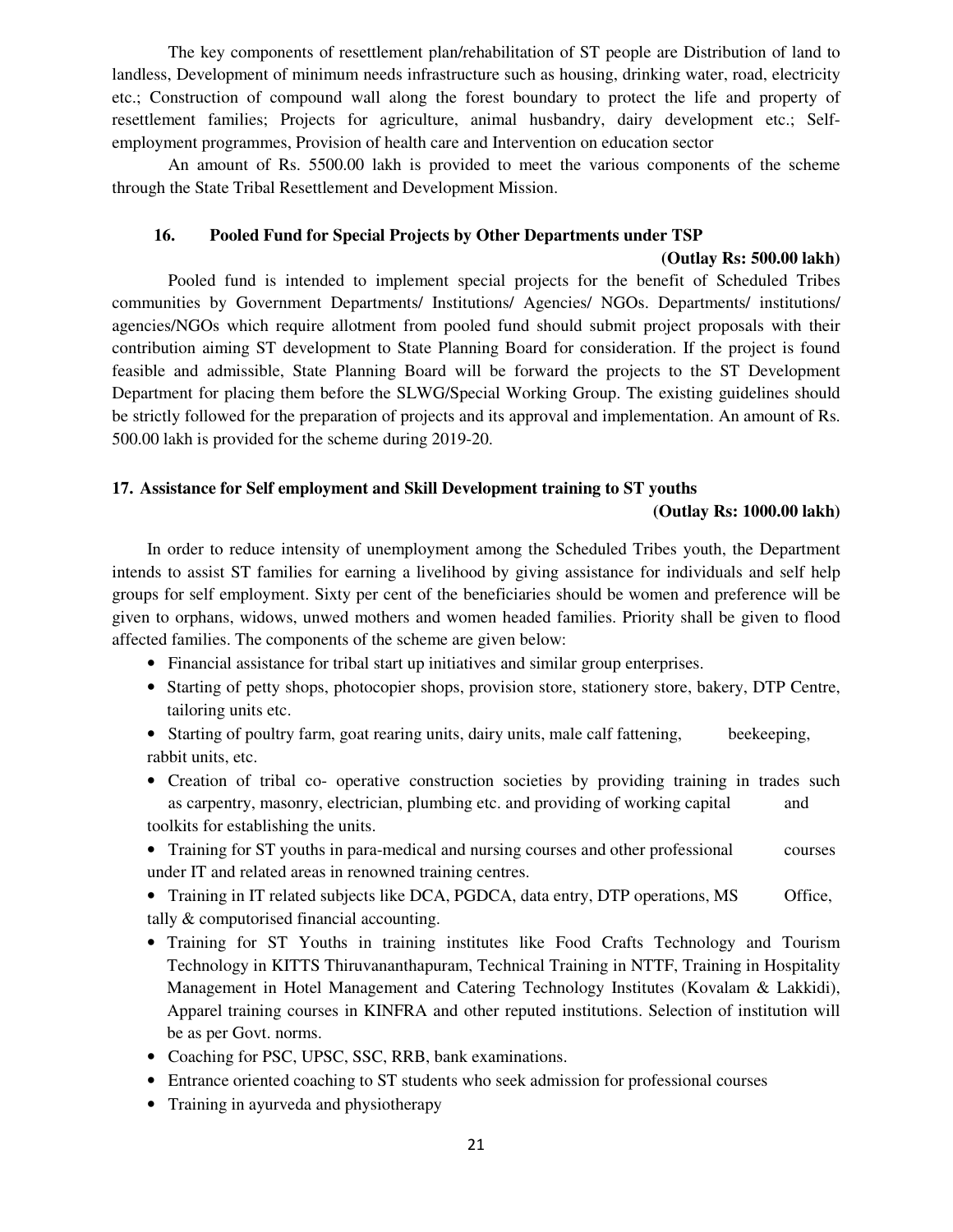- Training in house keeping and home nursing.
- Pre-engineering training to students
- Special coaching for engineering dropouts
- Provision of additional Apprenticeship to ITI/ITC passed ST candidates.
- Career Development & orientation classes to Plus Two and Graduate youths.
- Finishing school for skill development for under graduates, graduates and post- graduate ST students.
- Assistance to educated youths for coaching in career guidance centers/knowledge incubation centers and counseling centers for imparting confidence and guidance to take up new ventures.
- Projects for skill development/entrepreneurship development/ improvement of personality/special coaching/assistance for job opportunities in India and abroad.
- Assistance for training to peoples in the registered tribal co-operative societies in trades such as masonry, carpentry, electrician and plumbing.

An amount of Rs.1000.00 lakh is provided for the scheme during 2019-20.

# **18. Special Programme for Adiyas, Paniyas, PVTGs and Tribes Living in Forest**

## **(Outlay Rs: 500.00 lakh)**

The scheme comprises of three components.

i. Programmes for Adiyas, Paniyas and the Particularly Vulnerable Tribal Groups

 Need based and location specific package programmes for the development of Adiyas, Paniyas and the Primitive Tribal Groups are envisaged under this scheme. Special emphasis will be given for projects on re-habilitation packages, health, food support and economic development for these special groups on the basis of Ooru based micro plan. Suitable mechanism for effective implementation and monitoring will be put in place. The scheme would cover the three communities (Malapandaram, Aranadan and Hill Pulaya) newly brought under this programme in 2017-18. Rehabilitation of people who live in ecologically highly sensitive areas prone to flooding as well as land slips will be taken up in a phased manner.**.** 

ii. Programmes for tribals living in Forest

 Providing gainful employment to ST population living in/ near the forest areas is a must for improving their living standards. Providing/ ensuring alternative source of income, protection from wild animals, providing/ensuring health care facilities, providing for education and awareness, development of infrastructure, connectivity and communication facilities, rehabilitation of tribal people and for the prevention of degradation of local habitat for the ST people living in near the forest areas etc. are included in this scheme. Suitable proposals/ projects will be invited from various departments especially from forest department for implementation in the tribal settlements in the forest. In the absence of suitable proposals from other departments, the Scheduled Tribes Department will prepare suitable projects in consultation with experts. Rehabilitation of people who live in ecologically highly sensitive areas prone to flooding as well as land slips will be taken up in a phased manner.

# iii. Destitute Homes

 The cost for the running of three Destitute Homes functioning under the Scheduled Tribes Department at Attappady, Mananthavady (Kuzhinilam) and Sugandhagiri (Wayanad) will be met from this scheme. Starting new Destitute Homes for Adiyas, Paniyas, PVTGs and Scheduled Tribes Living in Forest are also included.

 An amount of Rs*.* 500.00 lakh is provided for the above components of the scheme during 2019- 20.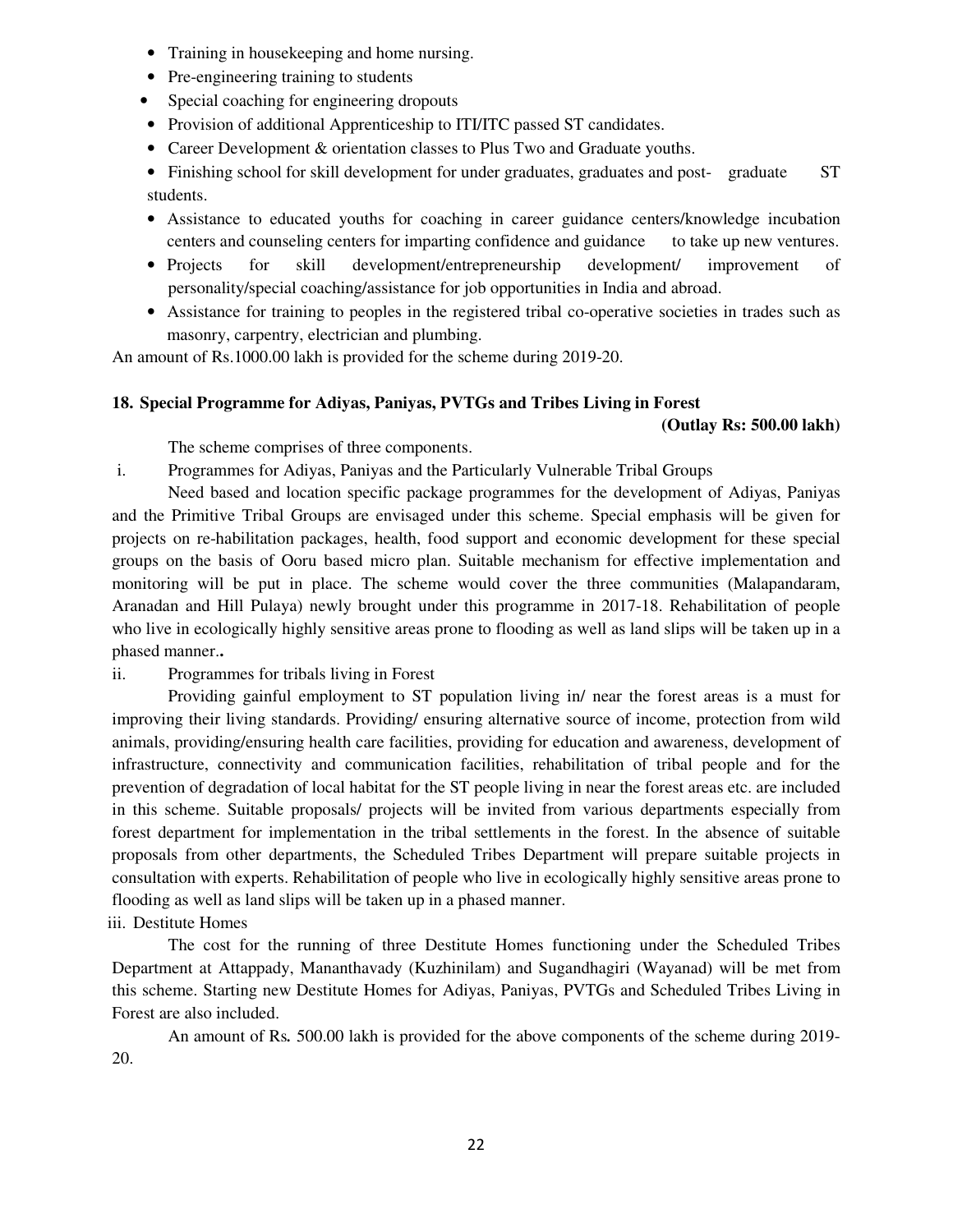# **19. Implementation of Kerala State Restriction in Transfer of Lands and Restoration of Alienated Land Act1999**

# **(Outlay Rs: 10.00 lakh)**

 The scheme aims at helping the tribals to get the benefits provided under the Transfer of Lands and Restoration of Alienated Land Act 1999. The Act restricts the transfer of lands by members of Scheduled Tribes in the State and restoration of possessions of lands alienated by such members and for matters connected there with. The outlay provided is for restoration of alienated land and development activities in the land, infrastructure facilities etc. An amount of Rs*.* 10.00 lakh is provided for the scheme during 2019-20.

# **20. Construction of building for Model Residential Schools/Ashram Schools/Ekalavya Model Residential Schools/Pre matric & Post matric Hostels in Tribal Areas**

#### **(Outlay Rs: 1200.00 lakh)**

Three centrally sponsored schemes viz; 'Construction of Building for Model Residential / Ashram Schools in Tribal Areas' (50 % CSS), 'Construction of Boys' Hostels' (50%CSS) and 'Construction of Girls Hostels' (100% CSS) have been merged and included as a state scheme in the Annual Plan, as funds not received from the Centre for these schemes. Some of the projects started under these Schemes are not yet completed. An amount of Rs. 1200.00 lakh is provided for the revamped scheme for the year 2019-20 and the outlay is meant for the construction of buildings in respect of the institutions listed below.

| Sl. No.        | <b>Name of School</b>                                        |
|----------------|--------------------------------------------------------------|
| 1              | Ashram School, Thirunelli (MRS)                              |
| 2              | <b>MRS Kannur</b>                                            |
| 3              | EMRS Idukki& EMRS Pookote, Wayanad                           |
| $\overline{4}$ | Pre-matric Hostel, (Boys) Irumbupalam, Idukki                |
| 5              | Pre-matric Hostel, (Boys Sholayur, Palakkad – 60 bedded      |
| 6              | Pre-matric Hostel, (Boys Mullankolly, Wayanad                |
| 7              | Pre-matric Hostel, Agali, (Boys Attappady                    |
| 8              | Prematric Hostel, (Girls) Oorkade, Idukki district           |
| 9              | Pre-matric Hostel, (Girls) Meenakshipuram, Palakkad District |

# **21. Vocational Training Institute for Scheduled Tribes**

# **(Outlay Rs: 60.00 lakh)**

At present there are two Vocational Training Institutes for Scheduled Tribe students functioning at Thiruvananthapuram and Idukki for imparting training in 5 trades approved by the National Council for Vocational Training. An amount of Rs.60.00 lakh is provided for the scheme during 2019-20.

# **22. Agriculture Income Initiative for Scheduled Tribes (New Scheme).**

#### **(Outlay Rs: 1500.00 lakh)**

There are substantial tracts of agricultural land that are under the direct control of either people of the Scheduled Tribes or the Scheduled Tribes Development Department. These tracts have abundant natural resources and vast potential for the development of agriculture and allied activities. If modern methods of agriculture and allied activities (for example, animal resources and inland fisheries, supported by minor irrigation) are introduced, new incomes can be created on a sustainable basis for the people of these areas.

It is proposed to start a scheme in 2019-20 for the development of agricultural and allied activities in areas of Scheduled Tribe concentration, with a special focus on the following regions.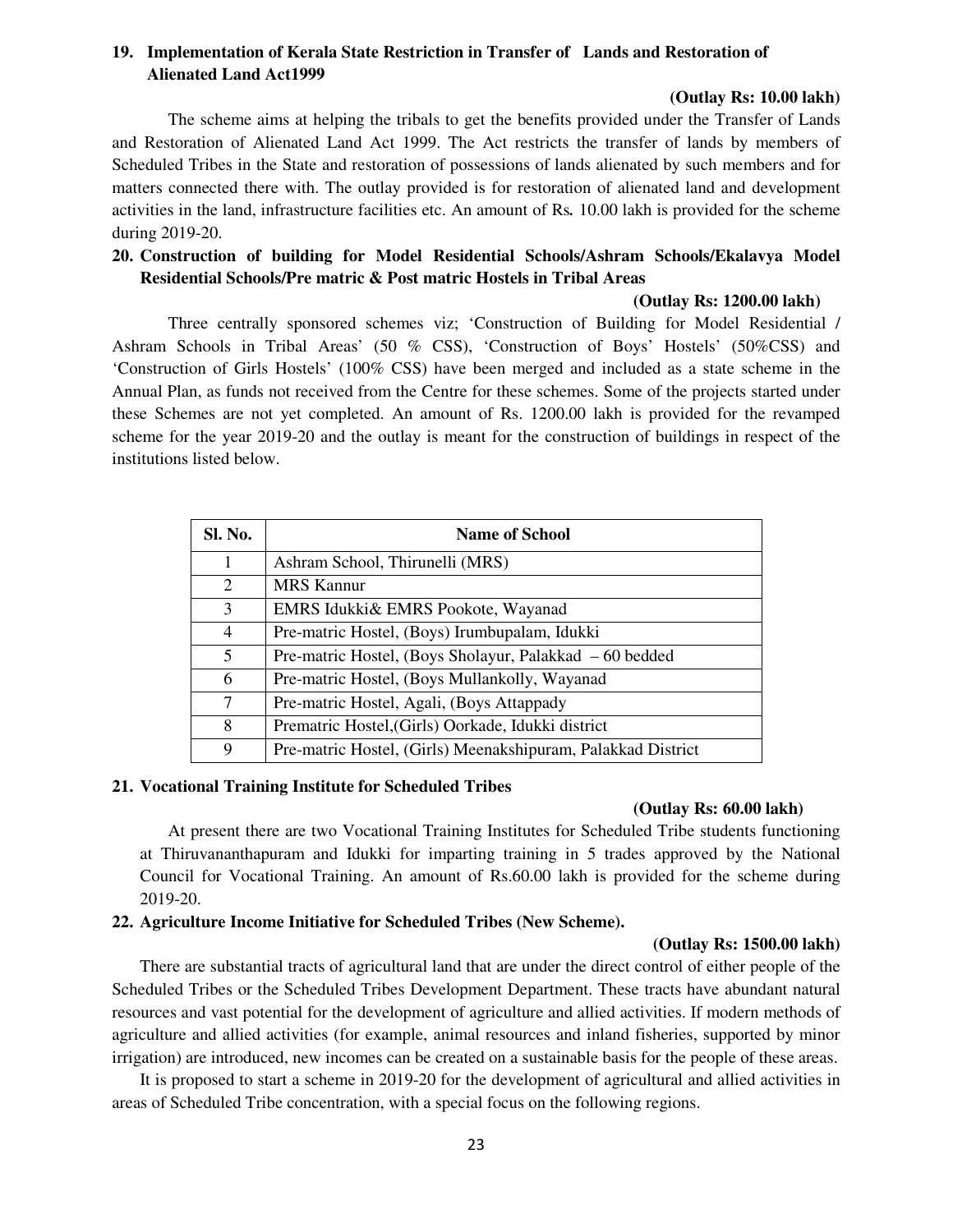- i. Aralam Tribal Rehabilitation and Development Mission Area, Kannur
- ii. Sugandhagiri and neighbouring areas of Wayanad district
- iii. Attappady in Palakkad district

The specific components will be decided depending on the regional preference and the nature of activities suitable for tribal hamlets. In each case, the Department will prepare alternative menus for raising incomes with the help of experts, taking into consideration the specific agro-ecological conditions of the area. These draft alternative income-maximising proposals should be brought together into project proposals. The Department and Collectors will then call a seminar of departments and agencies (ST development, agriculture, animal resource, dairy development, fisheries, minor irrigation and forest). Experts from the relevant Universities and the Regional Agricultural Research Stations (RARS), and people's representatives will also be invited. The seminar should draw on the efforts and expertise of all the agencies mentioned above. The seminar should discuss in a specific way, plans for production and for marketing.

 An amount of Rs. 1500.00 lakh is provided in 2019-20 for implementing the scheme in an integrated and phased manner in areas of Scheduled Tribe concentration, with a special focus on the areas of Aralam Tribal Rehabiliation and Development Mission Area, Kannur, Sugandhagiri and neighbouring areas of Wayanad districts and Attappady in Palakkad district.

# **23. Umbrella Programme for the Development of Scheduled Tribes (50%SS)**

The components of the scheme are given below.

# **A. Enforcement of Prevention of Atrocities Act [50% SS]**

## **(Outlay Rs: 90.00 lakh)**

 Special Benches have been constituted in all District Courts for the speedy disposal of cases registered under the Atrocities Act. Major components of the scheme are:

- Formulation of appropriate schemes for providing compensation and rehabilitation of the victims of atrocities.
- Providing legal aid to the victims of atrocities.
- Functioning of the special mobile police squad in Wayanad District.
- Payment of travelling allowance to witnesses.

 An amount of Rs. 90.00 lakh is provided as 50% State Share for the scheme during 2019-20. Out of this, an amount of Rs. 15.00 lakh is for the establishment and expenditure of special courts

# **B. Kerala State Development Corporation for SC/ST Ltd. - TSP (State Share 51%)**

# **(Outlay Rs: 26.67 lakh)**

 Under this centrally sponsored scheme, share capital contribution is released to the State Development Corporation for SCs & STs in the ratio 51:49 between State Government and Central Government. The Central share of equity capital is sent directly to the Corporation. The Corporation provides finance to employment oriented schemes covering diverse areas of economic activities. The Corporation has focused their efforts for identification of eligible ST families and motivating them to undertake suitable economic development schemes, sponsoring these schemes to financial institutions for credit support, providing financial assistance in the form of margin money on low rate of interest and subsidy in order to reduce their repayment liability and providing necessary link/tie-up with other poverty alleviation programmes.

 An amount of Rs. 26.67 lakh is provided during 2019-20 towards 51% state share for providing share capital contribution to Kerala State Development Corporation for SCs/STs, for taking up economic development schemes benefiting Scheduled Tribes.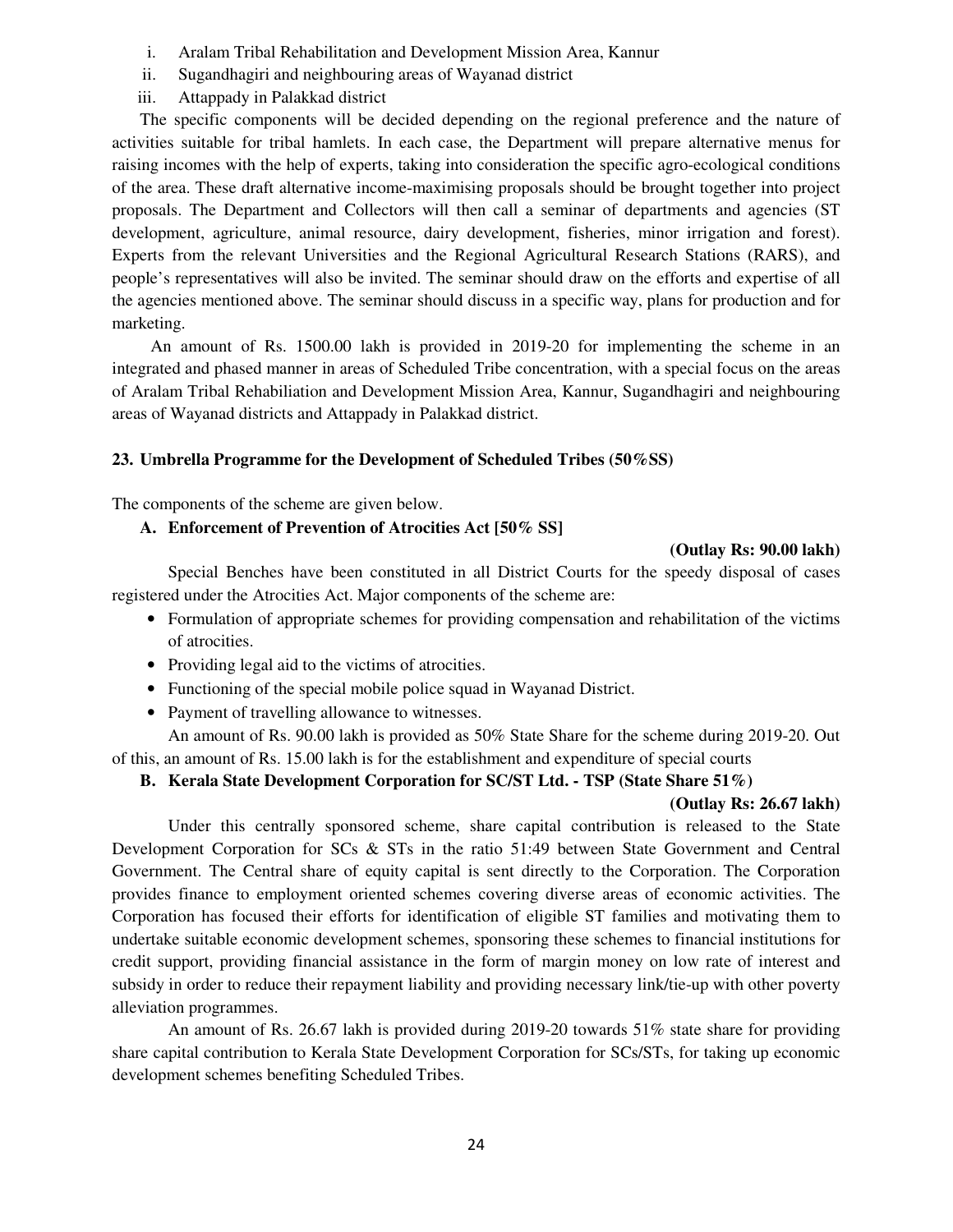# **24. Post-matric Scholarships for Scheduled Tribe Students (25% SS)**

## **(Outlay Rs: 1125.00 lakh)**

The scheme is intended for payment of educational assistance such as lump-sum grant, stipend, hostel charges and pocket money to the students undergoing various post-matric courses in and outside the state. These scholarships are granted and disbursed through e-grants (net banking). An amount of Rs. 1125.00 lakh is provided as 25% state share during 2019-20 and targeted to assist 16,261 students.

# **25. Setting up of Museum Complex/Memorial of Tribal Freedom Fighters at Kozhikode (10 %SS) (Outlay Rs: 83.33 lakh)**

The scheme is implemented by KIRTADS Department. Construction of new museum for Tribal Freedom Fighters, renovation and reconstruction of existing ethnological museum and renovation of Adikala Kendram are the components of the scheme. An amount of Rs. 83.33 lakh is provided as 10 % state share during 2019-20.

## **TSP Plan Schemes-Implementing through LSGIs**

#### **(Outlay Rs. 2464.00 lakh)**

An outlay of Rs. 2464.00 lakh is set apart for the implementation of schemes through Local Governments. The scheme details are as given below:-

| SI.<br>N <sub>0</sub> | <b>Name of Scheme</b>                                          | Outlay<br>(Rs. in lakh) |
|-----------------------|----------------------------------------------------------------|-------------------------|
|                       | Pradana Manthri Awas Yojana (Gramin) - (PMAY)TSP (40% SS)      | 1214.00                 |
|                       | 2 Deendayal Anthyodaya Yojana (DAY NRLM) TSP (40% State Share) | 1250.00                 |
|                       | Total                                                          | 2464.00                 |

The write-up and other scheme details have been included in the Appendix IV of the Budget 2019-20.

# **Special Central Assistance to Tribal Sub Plan (SCA to TSP)**

#### **(Outlay Rs: 1000.00 lakh)**

 The Special central Assistance to Tribal Sub Plan is mainly meant for filling up infrastructure incidental thereto, as per the guidelines issued by the GOI from time to time. The focus in 2019-20 will be on the sectors like education, health, employment and skill development, strengthening of Tribal Research Institutes etc. Priority shall be given to flood affected families and habitats. Government of India insists on the conduct of concurrent monitoring and evaluation of schemes implemented under SCA to TSP. Therefore Planning and Monitoring Cell in the Directorate will be suitably strengthened by engaging officers from SPB. An amount of Rs. 1000.00 lakh is anticipated Central assistance during 2019-20.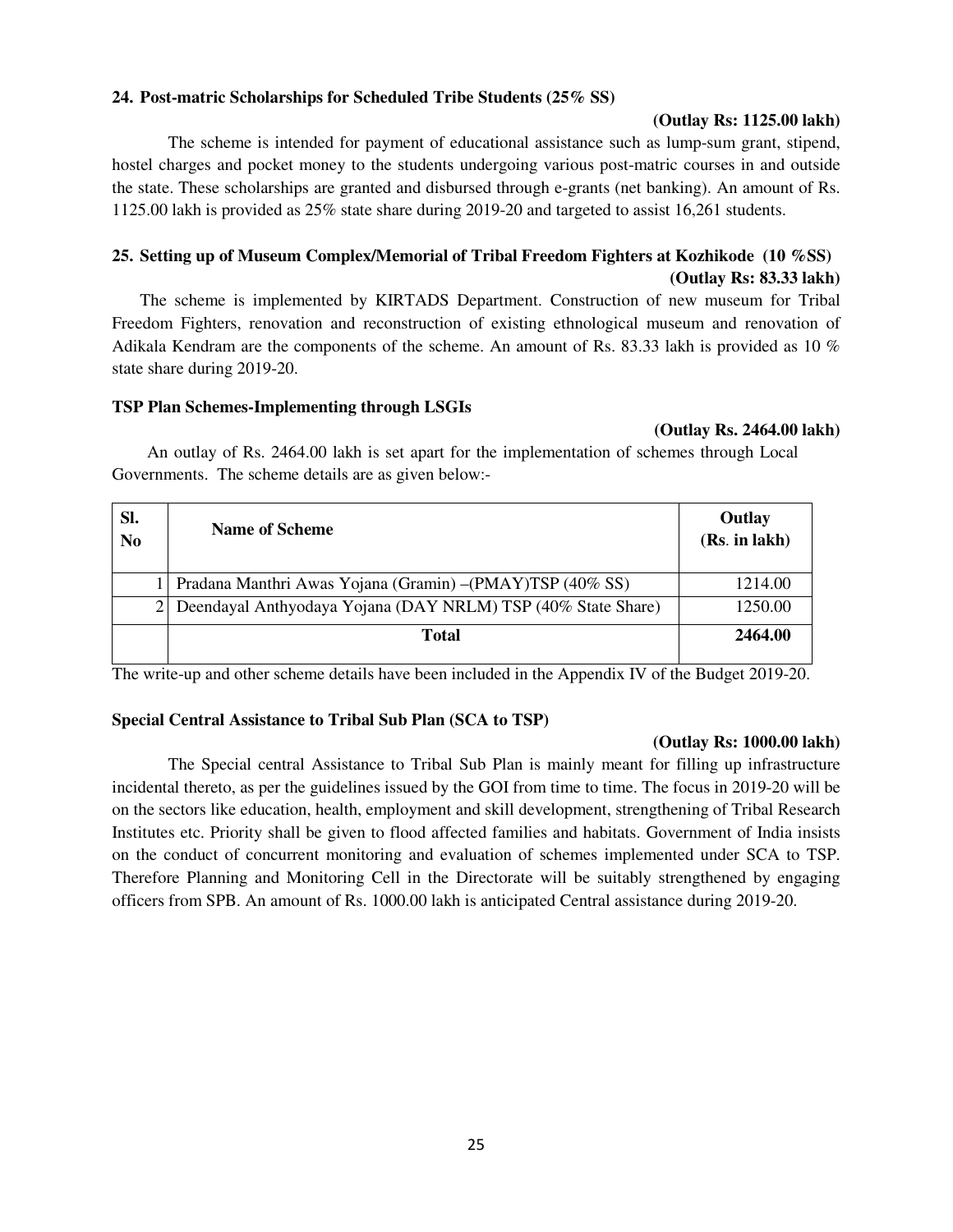# **CENTRALLY SPONSORED SCHEMES HAVING 50% CENTRAL ASSISTANCE**

# **A. Scheduled Tribes Development (50 % CSS)**

# **1 Umbrella Programme for the Development of Scheduled Tribes (50% CSS)**

The components of the scheme are given below.

# **A. Enforcement of Prevention of Atrocities Act [50% Central Share]**

#### **(Outlay Rs.90.00 lakh)**

Special Benches have been constituted in all District Courts for the speedy disposal of cases registered under the Atrocities Act. Major components of the scheme include.

- Formulation of appropriate schemes for providing compensation and rehabilitation of the victims of atrocities.
- Providing legal aid to the victims of atrocities.
- Functioning of the special mobile police squad in Wayanad District.
- Payment of travelling allowance to witnesses.

An amount of Rs. 90.00 lakh is anticipated as 50 % central share for the scheme during 2019-20. Out of this an amount of Rs. 15.00 lakh is for the establishment and expenditure of special courts

## **B. Kerala State Development Corporation for SC/ST Ltd. - TSP (Central Share 49%)**

# **(Outlay Rs. 25.62 lakh)**

 Under this centrally sponsored scheme, share capital contribution is released to the State Development Corporation for SCs & STs in the ratio 51:49 between State Government and Central Government. The Central share of equity capital is sent directly to the Corporation. The Corporation provides finance to employment oriented schemes covering diverse areas of economic activities. The Corporation has focused their efforts for identification of eligible ST families and motivating them to undertake suitable economic development schemes, sponsoring these schemes to financial institutions for credit support, providing financial assistance in the form of margin money on low rate of interest and subsidy in order to reduce their repayment liability and providing necessary link/tie-up with other poverty alleviation programmes.

 An amount of Rs. 25.62 lakh is anticipated during 2019-20 towards 49 % as central share for providing share capital contribution to Kerala State Development Corporation for SCs/STs, for taking up economic development schemes benefiting Scheduled Tribes.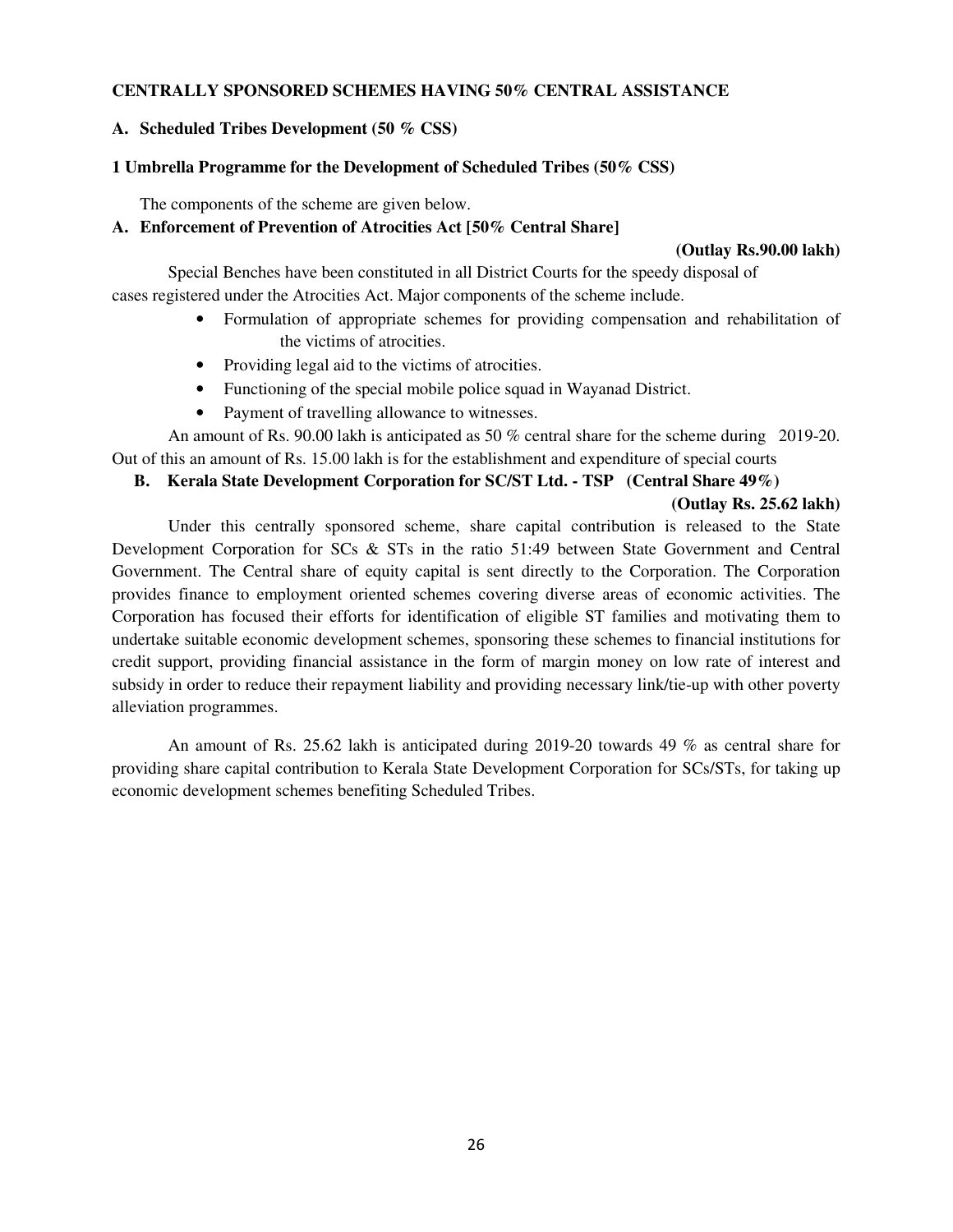#### **CENTRALLY SPONSORED SCHEMES HAVING 100% CENTRAL ASSISTANCE**

#### **A. Scheduled Tribes Development (100 % CSS)**

## **1. Umbrella Programme for the development of Scheduled Tribes (100% CSS)**

#### **A. Pre-matric Scholarship for ST Students Studying in IX & X Classes (100% CSS)**

#### **(Outlay Rs. 375.00 lakh)**

 Ministry of Tribal Affairs, Government of India, introduced a new centrally sponsored scheme in the year 2012-13 for giving Pre-Matric Scholarships to the needy Scheduled Tribe Students undergoing in classes of IX and X through DBT system. This scheme is implemented through the State Government which will receive 100% Central Assistance from Government of India. Central assistance will be released to the state on an ad-hoc basis. Thus the State would have to make expenditure from the State budget first and against which reimbursement can be claimed. The state would continue to give assistance at the rate fixed by the State which is higher than the rate of GoI. The additional amount required will be met from the non plan funds. An amount of Rs. 375.00 lakh is anticipated as 100% CSS during 2019-20. **B. Multi-purpose Hostel for STs (100% CSS)** 

#### **(Outlay Rs.600.00 lakh)**

In the changed socio-economic situation of the state more and more women are leaving their homes in search of employment/ higher education/ apprenticeship training in cities as well as Urban and Rural areas. One of the main difficulties faced by such women is lack of safe and conveniently located accommodation. The grant-in-aid from Government of India is expected for construction of new buildings for providing hostel facilities to working women in cities, smaller towns and also in rural areas where employment opportunities for women exist. Students seeking higher education in reputed institutions and apprenticeship trainees may also be accommodated. Children of working women, up to the age of 18 years for girls and up to the age of 5 years for boys may be accommodated in such hostels with their mothers. The multi-purpose hostels are proposed to be constructed at Marampally and Foreshore in Ernakulam.

An amount of Rs. 600.00 lakh is anticipated as 100% CSS for the scheme during 2019-20.

## **C. Post-matric Scholarships for Scheduled Tribe Students (75% CSS)**

#### **(Outlay Rs. 3375.00 lakh)**

The scheme is intended for payment of educational assistance such as lump-sum grant, stipend, hostel charges and pocket money to the students undergoing various post-metric courses in and outside the state. These scholarships are granted and disbursed through e-grants (net banking). It is targeted to assist 16,261 students under the scheme per year. An amount of Rs. 3375.00 lakh is anticipated as 75% central assistance for the year 2019-20.

# **D. Infrastructure Facilities to KIRTADS (100 % CSS)**

#### **(Outlay Rs: 200.00 lakh)**

 During 2005-06 GOI, Ministry of Tribal Affairs sanctioned an amount of Rs.50.00 lakh as one time grant to the State Tribal Research Institute (KIRTADS) for providing infrastructural facilities to the newly constructed training hall, library and hostel building. Modernisation of library & museum and purchase of furniture, amplifier, utensils etc., for the newly constructed training hall and hostel are the components of the Scheme. An amount of Rs. 200.00 lakh is anticipated as 100% Central Assistance.

# **E. Grant-in-aid to the Kerala State Federation of SCs and STs Development Co-operative Ltd. (100 % CSS)**

 **(Outlay Rs.0.01 lakh)**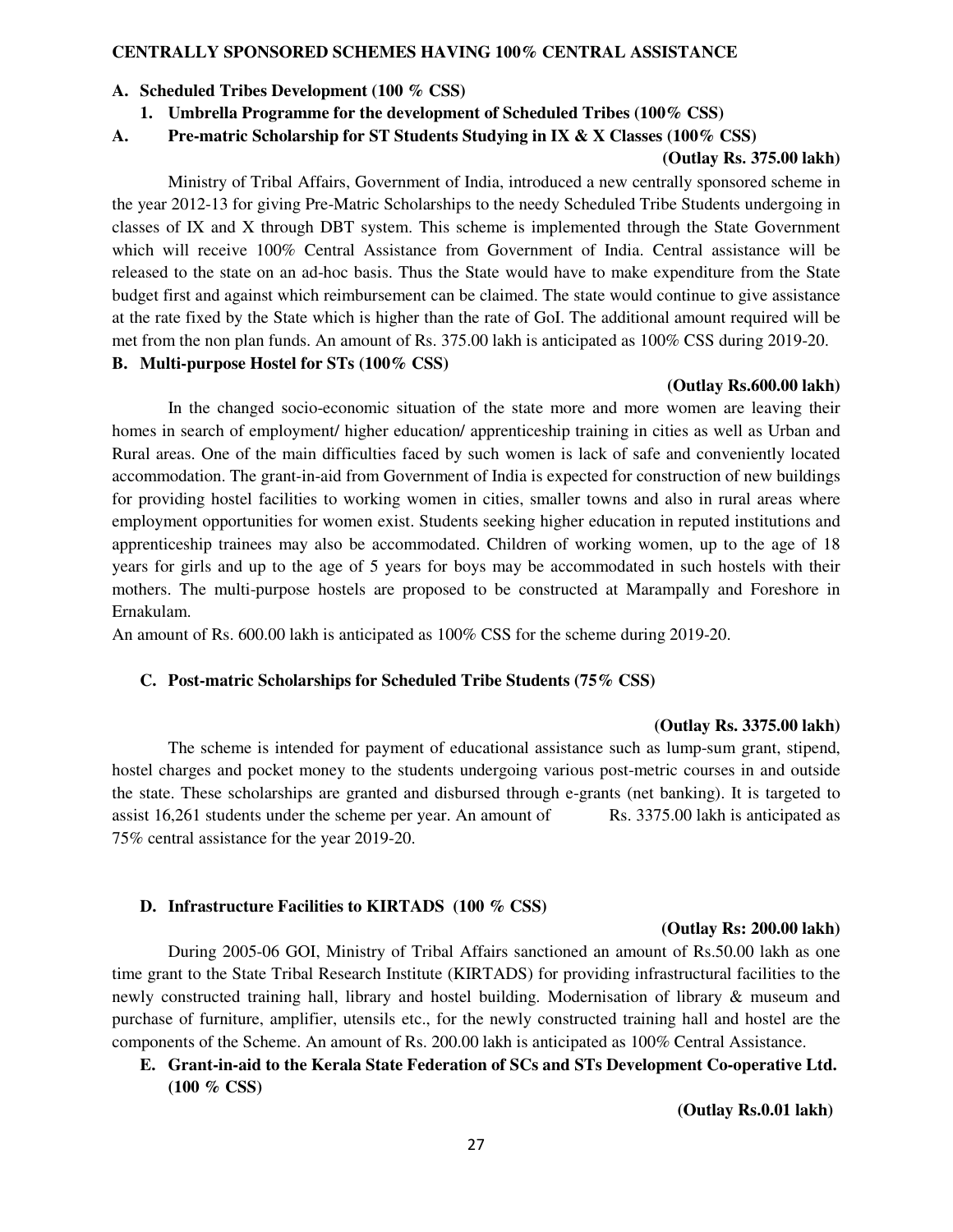GoI used to give grant-in-aid to the Kerala State Federation of SCs and STs Development Co-operative Ltd for minor forest produce operations. Share capital investment, procurement of MFP and construction of godowns/warehouses are the components of the scheme. During 2019-20 a token amount of Rs.0.01 lakh is provided for this scheme for facilitating the utilization of the grant anticipated from GOI.

# **F. Conservation Cum Development (CCD) Plan for PTGs (100 % CSS)**

#### **(Outlay Rs. 0.01 lakh)**

 The main objective of the scheme is to fill up the gaps occurred in the general development of Primitive tribals. Under the scheme, funds will be released by GOI based on specific projects in sectors like Health, Education, land based agricultural development programmes etc. Priority shall be given to flood rehabilitation programmes and rebuilding the lost assets and livelihood activities. An amount of Rs. 0.01 lakh is provided as token provision for this programme for utilization of the grant anticipated from GOI during 2019-20.

# **G. Schemes Implemented with Grant – in – Aid under Article 275 [1] (100 % CSS)**

## **i) Development Schemes using the Grant-in-Aid under Article 275 (1) (100 % CSS)**

#### **(Outlay Rs.375.00 lakh)**

 Activities under this scheme include strengthening the infrastructure in the sectors critical to enhancement of Human Development Indices such as income generation, health, education, agriculture, animal husbandry, Human Resource Development in technical and vocational spheres, sports promotion, maintenance of schools and hostels. The scheme will be implemented as per the guidelines issued by Government of India. Running cost of the Ekalavya Model Residential Schools (EMRs) sanctioned by the GoI will also be met. The Government of India sanction funds based on the project proposals submitted by the State Government. Priority shall be given to flood rehabilitation programmes and rebuilding the lost assets and livelihood activities.

 Specific project proposals pertaining to the above subjects that are submitted with the approval of the District Level Working Group will be scrutinized by the State Level Working Group headed by the Principal Secretary, ST Development Department.

An amount of Rs. 375.00 lakh is anticipated as 100 % CSS for the scheme during 2019-20. **ii). Construction of Ekalavya Model Residential Schools using the grant-in-aid under Article 275 (1) (100 % CSS)** 

#### **(Outlay Rs.450.00 lakh)**

Since 2015-16 GoI have been sanctioning funds for creating educational infrastructure facilities in Model Residential Schools and Hostels under the scheme. The construction of buildings sanctioned by GoI in previous years in respect of the following institutions will be undertaken.

- EMRS Attappady
- EMRS (Sports School), Wayanad
- Post-matric Hostel, Kattela, Thiruvananthapuram
- Post-matric Hostel for Girls Attappady, Palakkad
- Post-matric Hostel for Girls, Kozhikode
- Post- matric Hostel for Boys Wayanad
- Post- matric Hostel for Boys Kozhikode
- Post matric Hostels for Girls -Palakkad
- Post matric Hostels for Girls Kannur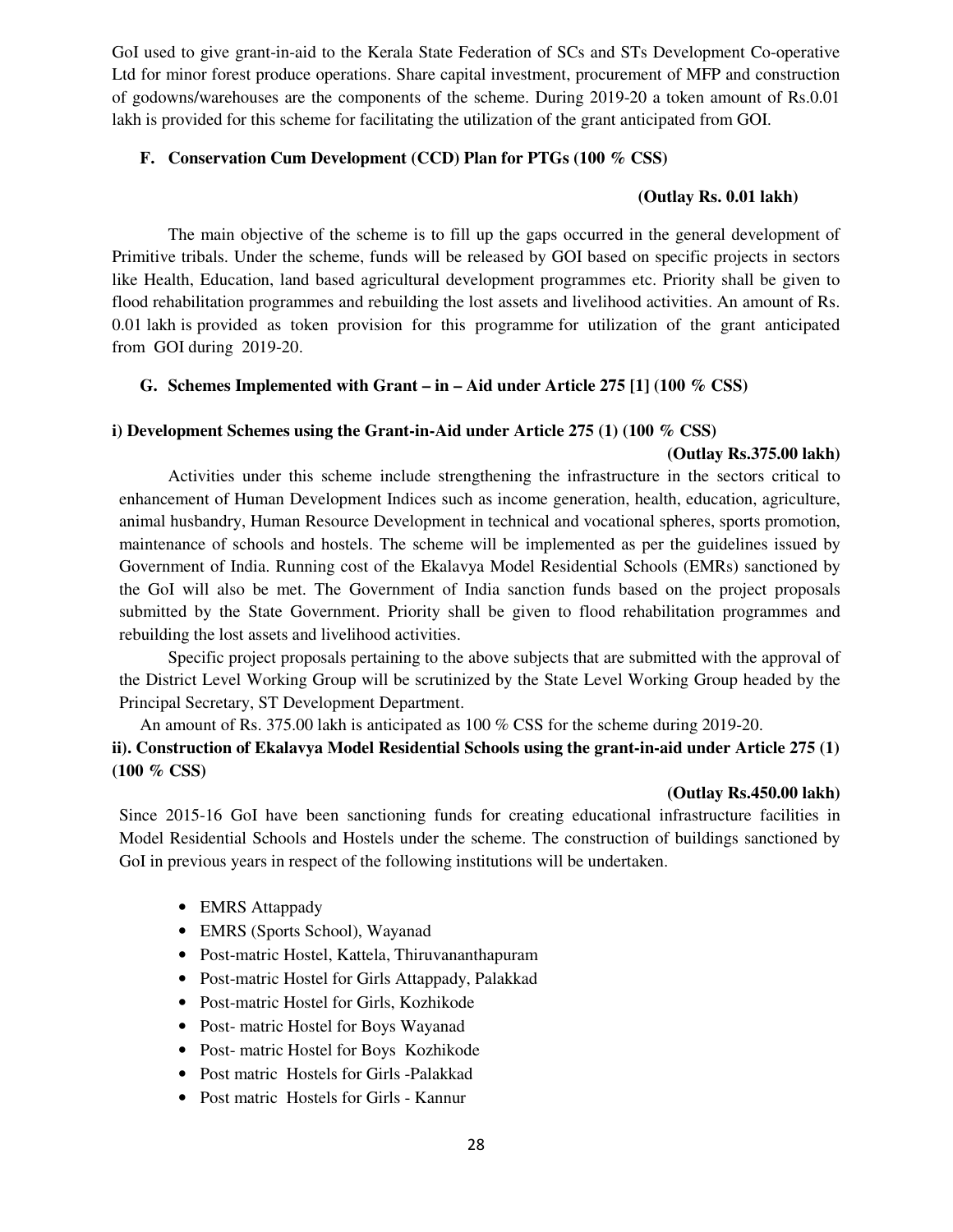An amount of Rs.450.00 lakh is anticipated as central assistance for the completion of construction works. Construction of new MRSs will also be taken up under this scheme.

# **iii). Implementation of Scheduled Tribes and other Traditional Forest Dwellers [Recognition of Forest Right] Act, 2006 under Art. 275[1] (100 % CSS)**

# **(Outlay Rs. 0.01 lakh)**

 As per the GoI letter No. 14020/10/2008/SG (1) dated 29.7.2008 GoI have released an amount of Rs.15.94 lakh to the State for the implementation of Scheduled Tribes and other Traditional Forest Dwellers [Recognition of Forest Rights] Act, 2006 under the Art 275[1]. The outlay is utilised for surveying the land, issuing record of rights, fencing of land under the Act, Development activities & infrastructure development in the distributed land under this Act. The scheme is implemented in all Districts except Kasaragod & Alappuzha. An amount of Rs. 0.01 lakh is provided as token provision for this programme for utilization of the grant anticipated from GoI during 2019-20.

# **H. Grant-in-aid to Kerala Institute for Research, Training and Development Studies (KIRTADS) for SC/ST [100% CSS]**

# **(Outlay Rs. 249.35 lakh)**

The objective of the scheme is to conduct training and research. The components of the training

are:

- Strengthening of Oorukuttoms.
- Leadership for Scheduled Tribes youths and PVTGs.
- Workshop on the health issues of Scheduled Tribes.
- Modern Archery
- Coaching for PSC/UPSC examinations appearing by Scheduled Tribes.
- Awareness on Act and Rules relating to empowerment of Scheduled Tribes.
- IT services enabling Scheduled Tribes development.
- Entrepreneurship programmes for Aranadan Community and women entrepreneurs.
- Empowerment of Anganwady workers
- Capacity building of teachers and supporting staff of Ashram Schools, MRS and wardens of prematric and post-matric hostels.
- Training of Revenue Officials on the issue of Community Certificate (SC/ST).
- Training to officials in STDD on plan formulation, implementation and monitoring of TSP schemes.
- Empowerment of ST representatives of Local Governments.
- Orientation on script writing, photography and video documentation for Scheduled Tribe youths.
- Empowerment of Scheduled Tribe Women.
- Peripatetic teacher's training programme

The component of research activities consists of the following

- Documentation of rituals and practices of Scheduled Tribes and collection and display of the traditional dress and ornaments of the Scheduled Tribes.
- Research on socio economic issues of various tribal communities.
- Evaluation of projects for Scheduled Tribes.
- Status on the unemployment among the Scheduled Tribe youths.
- Award of Junior Research Fellowship.
- Purchase of audio visual equipment and library books.